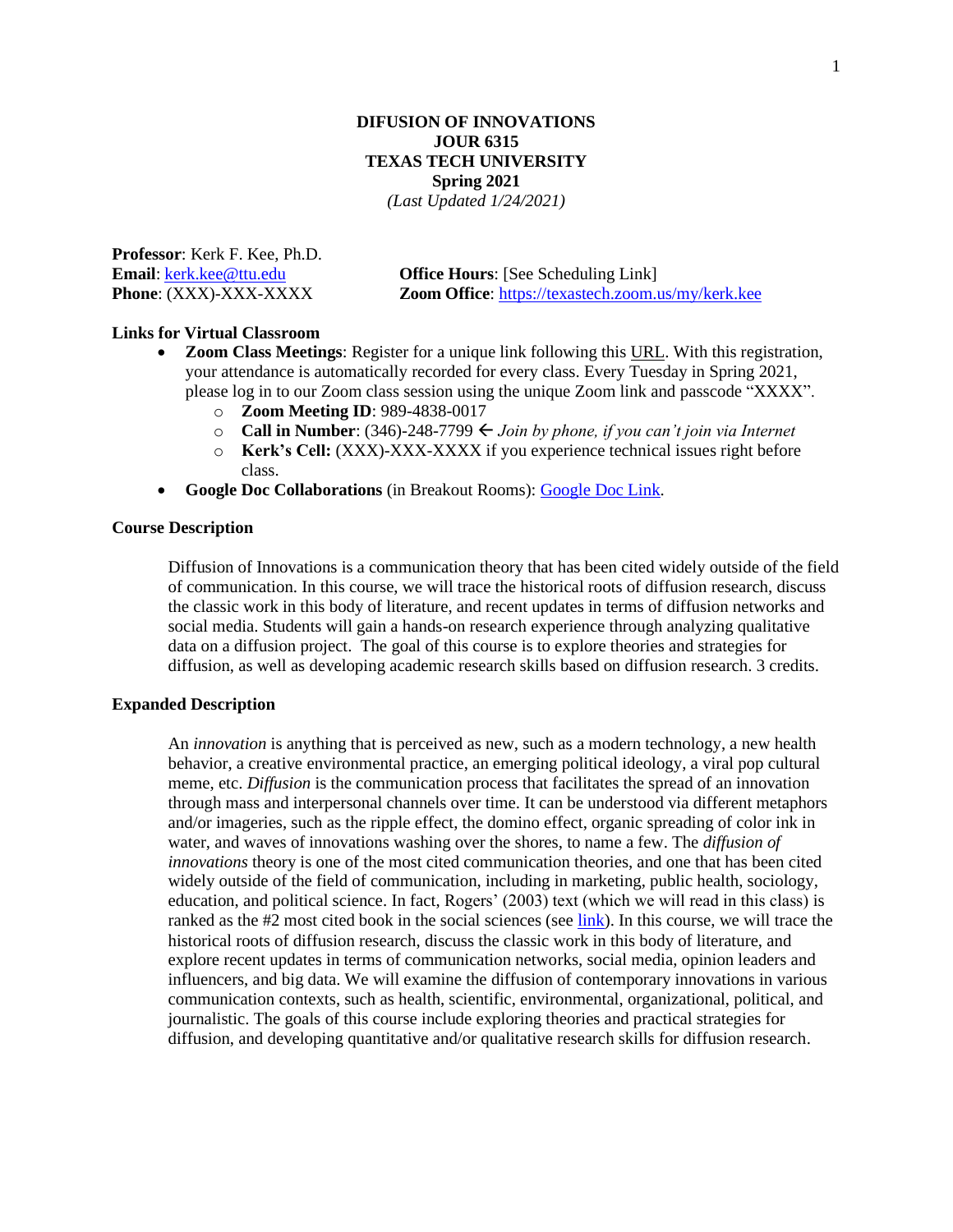## **Course Learning Objectives & Assessment Methods**

|    | <b>Learning Objective</b>                                                                                                                                                           | <b>Assessment Methods</b>                                                                                                       |
|----|-------------------------------------------------------------------------------------------------------------------------------------------------------------------------------------|---------------------------------------------------------------------------------------------------------------------------------|
|    | To understand core theories, principles, and concepts of<br>diffusion of innovations.                                                                                               | <b>Weekly Summaries</b><br><b>Intellectual Contributions on Zoom/Emails</b>                                                     |
| 2. | To comprehend and implement research findings as they<br>apply to everyday opportunities for innovation diffusion<br>in today's workplace, healthcare, marketplace, and<br>society. | <b>Weekly Summaries</b><br><b>Intellectual Contributions on Zoom/Emails</b><br>The "10 Commandments of Diffusion"<br>Mini Paper |
| 3. | To be aware of how individual differences and/or group<br>membership influence innovation diffusion.                                                                                | <b>Weekly Summaries</b><br><b>Intellectual Contributions on Zoom/Emails</b>                                                     |
| 4. | To recognize and appreciate global implications of<br>communication theory and diffusion research.                                                                                  | <b>Weekly Summaries</b><br>Intellectual Contributions on Zoom/Emails                                                            |
| 5. | Produce a full, clearly written, and tenable research plan                                                                                                                          | <b>Research Project (with Annotated)</b><br>Bibliography, One-Pager Research<br>Summary, and Research Protoco)                  |

## **Required Textbooks**

- Rogers, Everette. M. (2003) *[Diffusion of Innovations](https://www.amazon.com/Diffusion-Innovations-5th-Everett-Rogers/dp/0743222091/ref=sr_1_1?ie=UTF8&qid=1485819524&sr=8-1&keywords=Diffusion+of+Innovations)* (5<sup>th</sup> Edition). New York: Free Press.
- Centola, Damon (2020). *[How behavior spreads: The science of complex contagion](https://www.amazon.com/How-Behavior-Spreads-Contagions-Analytical/dp/0691202427/ref=sr_1_1?dchild=1&keywords=centola%2C+spread+of+behavior&qid=1611182534&sr=8-1)*. NJ: Princeton University Press.

## **Graded Items**

| • Weekly Think-Pair-Share (TPS) Summaries (35/42, 1% each)      |                                      |      |  |  |  |
|-----------------------------------------------------------------|--------------------------------------|------|--|--|--|
| • Intellectual Contributions on Zoom/Emails $(10/15, 3\%$ each) |                                      |      |  |  |  |
| • The "10 Commandments of Diffusion" Mini Paper                 |                                      |      |  |  |  |
|                                                                 | • Research Project                   |      |  |  |  |
|                                                                 | o Annotated Bibliography             | 10%  |  |  |  |
|                                                                 | o One-Page Research Summary          | 5%   |  |  |  |
|                                                                 | <b>Research Protocol</b><br>$\Omega$ | 10%  |  |  |  |
| $\bullet$                                                       | Total                                | 100% |  |  |  |

## **A Note about Blackboard Grade Calculation**

• There are a lot of optional assignments in this class. For your weekly summaries and intellectual contributions, you can drop some lowest scores by the end of the semester. However, Blackboard does not have a way to accommodate this flexibility effectively online during the semester (unless you know something I don't know). I will need to manually update the scores towards the end of the semester. For example, you only need to do 35/42 summaries. However, for now, if you only do 35/42 summaries, Blackboard will calculate literally 35 out of 42, and give you an 83.33% for the category score of summaries. And this discrepancy is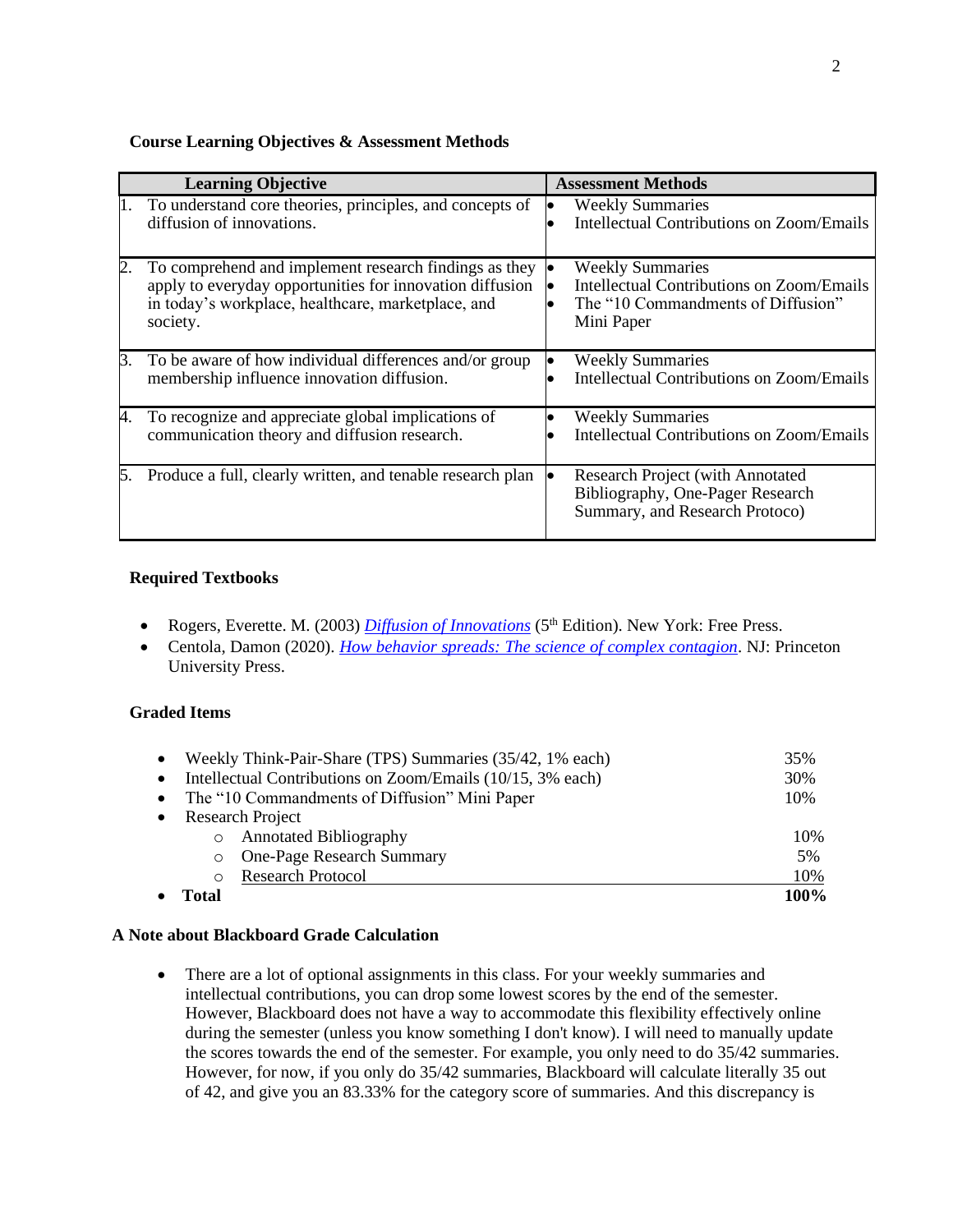calculated into your "Total" grade (which I am trying to remove from Students' View to avoid confusions). This means, by the end of the semester, I will manually select the highest 35/35 summaries, and create a new column of 35/35 summary score later, to give you 100% for this assignment category. But I will not be able to do this until you have completed all the summaries you would like to complete for this class. Then I will use 35/35 (which is a 100%) of your TPS summary score to calculate your final "Weighted Total" grade. Your "Weighted Total" is your real final grade at the end of the semester. For now, Blackboard will just treat anything you missed (even if they are optional summaries) as you missed points, which is beyond my control. Blackboard's Gradebook is not designed to accommodate dropping the lowest scores automatically. Keep this in mind when you check your gradebook on Blackboard.

## **Descriptions of Graded Items**

### Weekly TPS Summaries

- Please provide a thoughtful response to each of the 3 questions below. Please numerically label your responses. There is *no* need to retype the questions below in your submission on Blackboard:
	- o (1) What is your favorite concept, argument, quote, etc., in this reading? You can simply state the answer to this question and provide a page reference. No need to write a paragraph.
	- $\circ$  (2) Explain what the selected concept, argument, quote, etc., means. In order to maintain the integrity and accuracy of the definition, please use direct quotes from the source. No need to paraphrase. Please include a page reference for the quote.
		- If you pick a concept that is not defined in the reading, you may google for its technical definition elsewhere. In that case, please reference this second/external source appropriately, and provide a URL to it.
	- o (3) Explain why you find the above concept, argument, quote, etc. interesting, important, and/or useful. Please provide substantial details. Your response should be at least 80-150 words. The more you write, the more you demonstrate the application of course materials to your personal and professional lives.
	- o Grading Rubric (1% for each summary)
		- Technical Accuracy of Summary. (0.4%)
		- Appropriate details demonstrating the interesting nature, importance, and/or usefulness of concept, argument, quote, etc. discussed. (0.4 %)
		- Compliance with instruction and format specified. (0.2%)
	- o After submitting your weekly summaries on Blackboard, please navigate to "My Grades" on the left-hand panel on Blackboard, and you should be able to find a clickable link to view your entry. Make sure the submission goes through and the format follows the Blackboard instruction given below.
- b. Blackboard Instruction:
	- o Go to Blackboard, click on the "Weekly Summaries" tab on the left, and find the links for submitting individual summaries.
	- o Find the appropriate submission link, click on the link, and look for "Write Submission" under "Assignment Submission". When you click on the "Write Submission" button, a new text box will appear. Compose your responses to the 3 questions in this new text box (*not* in the text box under "Add Comments", which is a text box already available below). Also, *do not* attach any files.
	- o Please note that it is best to compose your answers directly in the "Write Submission" textbox on Blackboard. If you compose your answers in Google Doc and/or MS Word,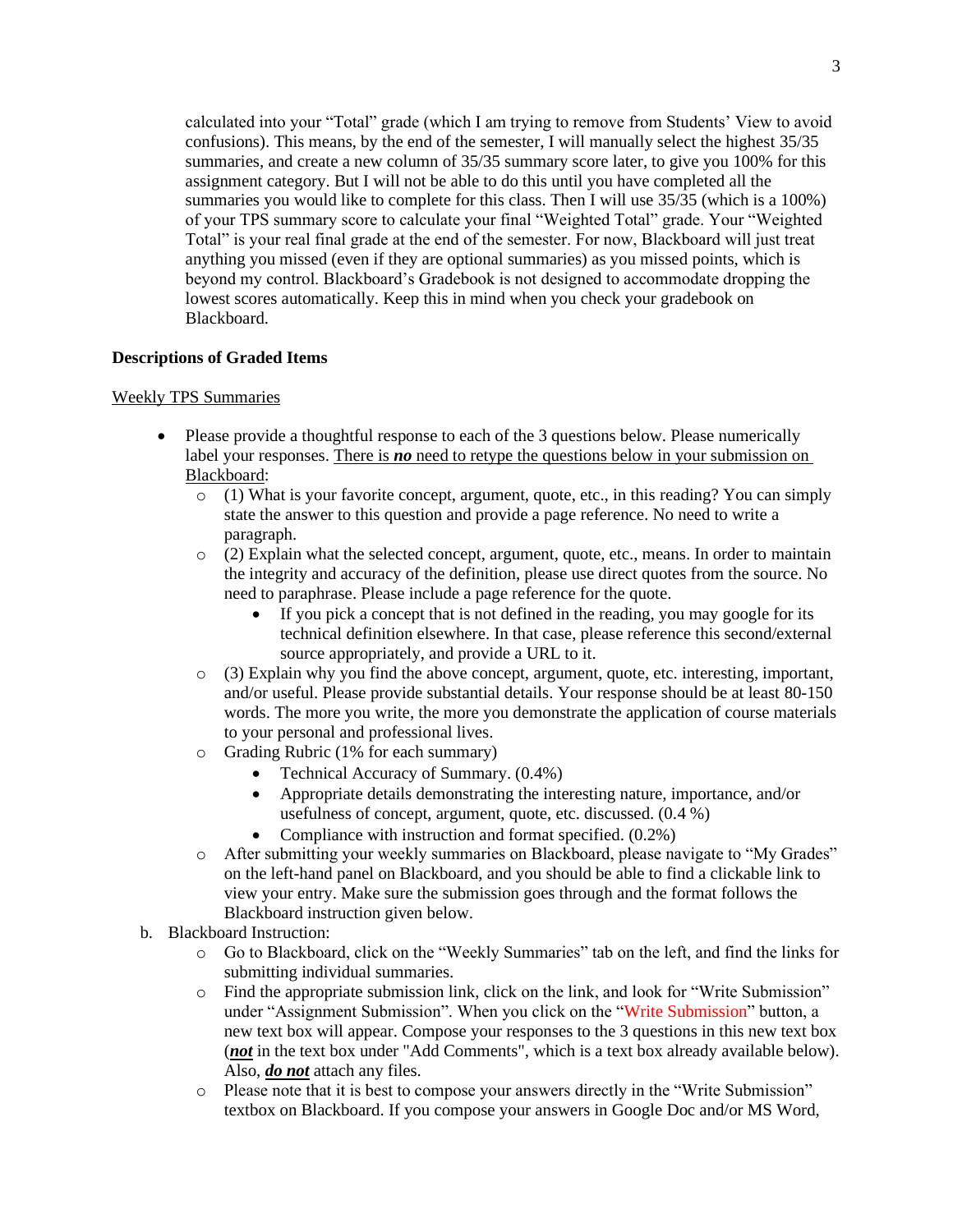and you copy and paste the text to Blackboard, the format may be messed up during pasting. However, if you compose your answers in Blackboard, and then copy and paste the answers to Google Docs/MS Word, you can still save a copy for your own record.

- o To see your submissions on Blackboard, go to your Gradebook ("My Grades") on Blackboard, and click on the weekly summaries. You should be able to view and review all your successful submissions on Blackboard this way.
- o Students are allowed unlimited attempts. If you wish to update a summary, simply submit a new one, and I will only grade the newest summary as long as they are submitted before the due date. All assignments are due on Tuesday at 5:59 PM (right before class, see Course Schedule for weekly assigned readings).
- o Here are some common mistakes to avoid. If they happen to you and the summary links have expired, do not worry. That's why there are a lot of freebies built into this assignment (i.e., you only need to turn in 35 out of 42 summaries for this semester). Mistakes are especially common during the beginning of the semester, and/or when we switch books and readings.
	- Do not submit your summary in the text box under "Add Comments".
	- Do not submit your summary as an attached Word document or any other formats such as Google Docs, Dropbox, or Box.
	- Do not submit your summary under the wrong link (e.g., you submit the summary for Chapter 3 using the link for Chapter 4).
	- Do not forget to format your submission as point-by-point, with numerical labeling, etc. as described in the syllabus.
	- Remember, you can always re-submit to correct any of the mistake, as long as the links are still live, and all the links are set up to receive multiple attempts. The newest submission will override the previous ones.
- o All the summaries are due at 5:59 PM central time on Tuesdays before the Zoom meeting each week (except for Weeks 1 & 2, see Course Schedule). The submission links will disappear at 6 pm on the dates listed in the syllabus for the corresponding readings.
- c. You will do this assignment for the readings indicated with an "S" (for summary) in parentheses, such as (S01), (S02), (S03), etc.) in the Course Schedule (see end of syllabus).

## Intellectual Contributions

Learning occurs when we are able to connect course material with the wide range of student experiences that occur both inside and outside of the class. Your participation grade for this course is based—in part on the quantity and quality of your in-class involvement, presence, attitude, initiative, preparedness, consistent effort, and willingness to add value to the experience of the course and to encourage others to participate as well.

- During Class. Naturally, without attendance, there are no intellectual contributions. However, I do not give points to attendance, but intellectual contributions. Students who merely attend class but do not share actively on a regular basis will receive a very low score, including a possible score of a zero. Staying on target and making comments relevant to the topics and readings listed in the course schedule for each class meeting is very important. Providing random, indirect, and off topic comments reflects poorly on a student's preparation before class and attentiveness in class. Making statements simply agreeing with your peers does not constitute intellectual contributions. Intellectual contributions should have an original quality.
- After Class. You can also demonstrate your intellectual contributions for a particular class meeting via emails (with external resources) after class, but your email contributions need to be within 7 days after the particular class. For example, you may find a YouTube video (or a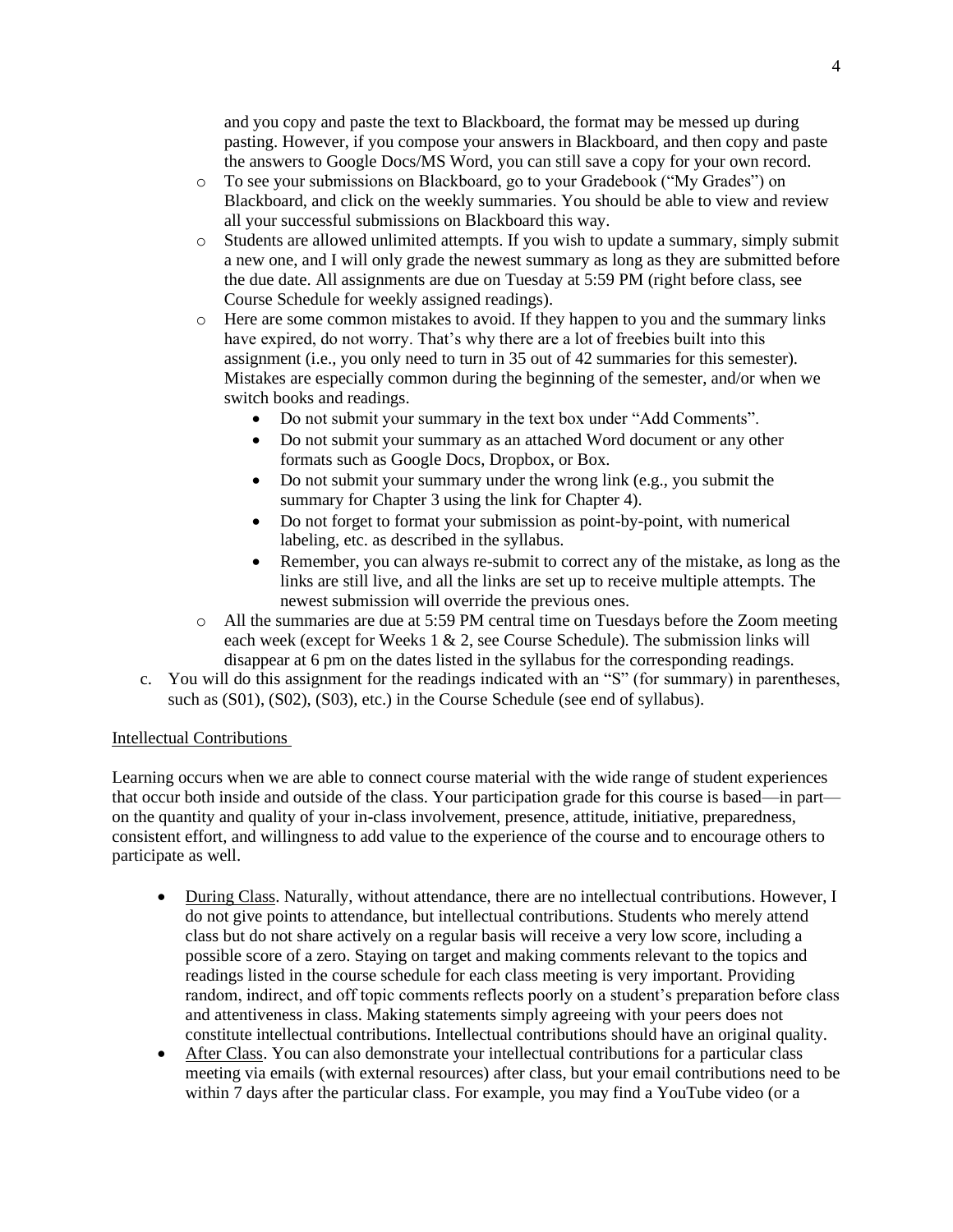website, trade articles, etc.) relevant to a topic discussed in class. If your timing is within 7 days after that class meeting, you can share this YouTube video to make up for a low score for your in-class intellectual contributions for that class session. To do so, please log into Blackboard, click on "Course Tools" on the left-hand panel, then "Send Email", and choose "All Users". That way, everyone in our class, including me, will receive your intellectual contributions via emails. When you do share, please remember to specify which class session you are contributing to, and add a paragraph (100-200 words) explaining the relevance of the YouTube video to that class session. Each successful submission (that means it is truly an intellectual contribution) is worth 0.5% for the specified class meeting day.

• Drop the 5 Lowest Scores. Alternatively, you only need to earn intellectual contribution points for 10 out of the 15 Zoom meetings. If you score low on 5 Zoom meetings, it may not affect your grade, as long as you score high on the 10 days you need for this graded item category.

## The "10 Commandments of Diffusion" Mini Paper

- Using the anonymized transcripts provided in this class, you will write a mini paper answering this question – "What are the 10 Commandments of Diffusion?"
- Format your paper in this way: (a) Numerically label each commandment and bold the statement. (b) Each commandment should begin with "You should ..." (or Thou Shalt" if you wish). (c) Write a thoughtful paragraph explaining this commandment, and citing multiple interview transcripts. You can simply cite them as (T01), (T02), (T03), etc. ["T" stands for "Transcript") (d) Your paper should be about 3-5 pages, single-spaced, and saved in MS Word (not PDF, Google Docs, etc.).
- See a sample paper in a class called "Organizational Consulting" here [\[click to view\]](https://www.dropbox.com/scl/fi/ukhayzfrc358zvuve31rd/Sample-Paper-10-Commandments-Reference-Anonymized.docx?dl=0&rlkey=4ycbzgn2fk6jjpg9xo6qjvsxe), but note that in this example, the references are labeled as (S01), (S02), (S03), instead of with a T, because it was for another class). There is no need to include a reference page, no need to follow APA guidelines, etc. This assignment is simply focusing on extracting lessons learned from the transcripts.
- Grading Rubric (10% for the mini paper)
	- o Technical Accuracy of the 10 Commandments. (2%)
	- o Appropriate details elaborating on the 10 Commandments. (2%)
	- o Correct and sufficient in-text citations/references to transcripts illustrating each commandment. (2%)
	- o The 10 Commandments cover a broad range of transcripts. (2%)
	- o Compliance with instruction and format specified. (2%)

## Research Project

- Annotated Bibliography. Individually, you will be required to produce an annotated bibliography about a diffusion topic of your choice, using 10 research articles published in peer-reviewed academic journals. [Submit on Blackboard under the "Research Project" tab on the left panel]. There is no requirement on publication dates.
	- $\circ$  The purpose of this assignment is for students to summarize 10 articles (one paragraph for each article in about 100-200 words) about what they will be drawing from the articles for their research project.
		- For quantitative projects: Please focus on articles with composite scales that you can adopt, adapt, (and cite) for measuring the variables you want to study in your own project, and potentially experimental design, in addition to other general articles you will cite.
		- **•** For qualitative projects: Please focus on the design of research questions and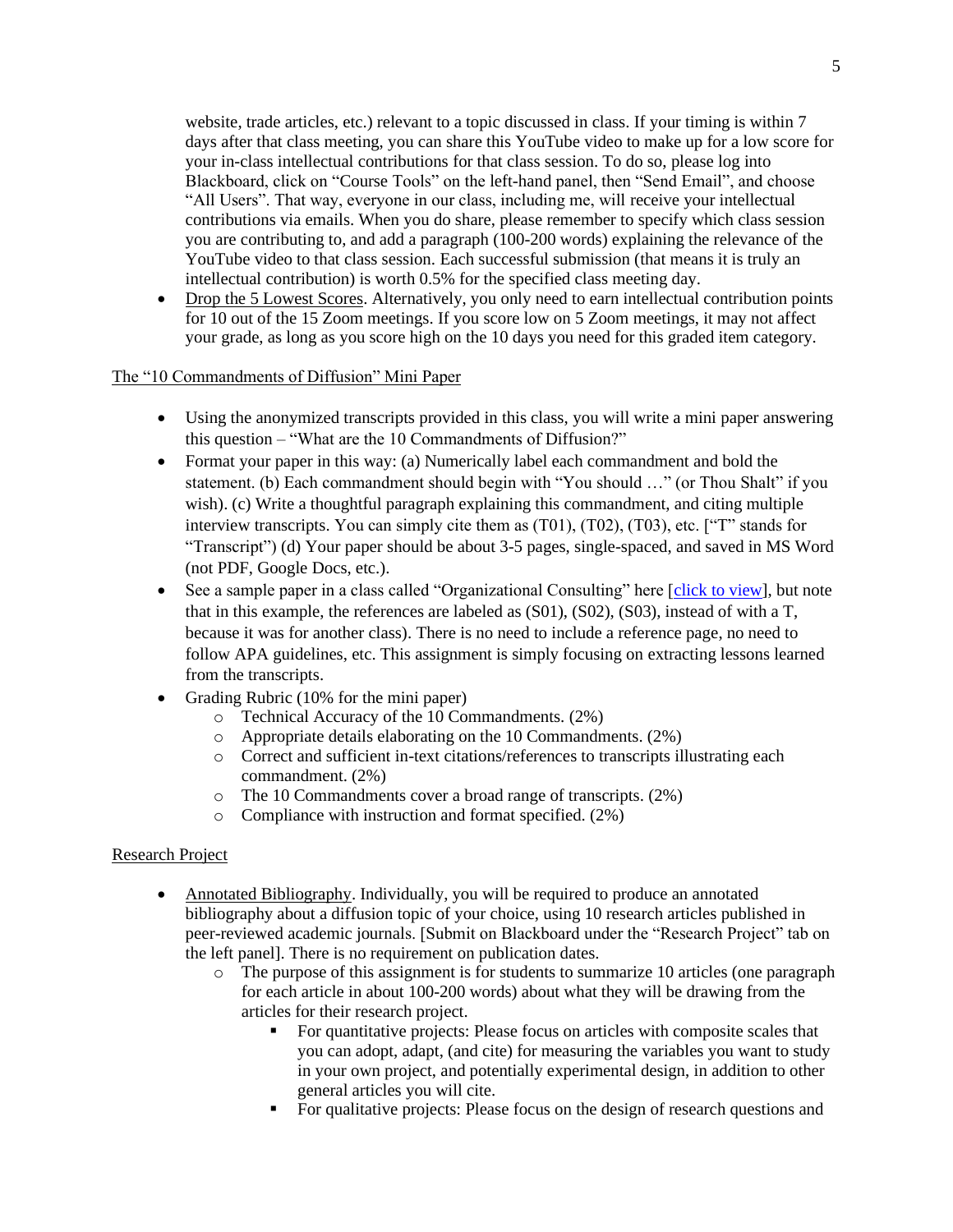qualitative analysis process that you can emulate, in addition to other general articles you will cite.

- For both methods, please also find articles focusing on your chosen topic.
- o The format of the assignment will include listing (a) the reference entry for each article, preferred to be APA format, and followed by (b) a summary paragraph about the relevance of the article to your research project. In this one paragraph, focus on what you will cite for your own project (e.g., a composite scale, a predicted relationship between two variables of interest, qualitative analysis techniques, topic definitions, etc.). You will upload this document in Word on Blackboard. [name your file – "Bibliography Kee"  $\leftarrow$  Use your own last name]
- $\circ$  Upload the 10 PDF on Blackboard. I will include more than 10 slots in case if you have more articles you would like to upload. [name your file – "Article 1 Kee"  $\leftarrow$  Use your own last name, and change the number '1' to 2, 3, 4, etc.]
- $\circ$  A couple of things to clarify. (a) Highlighting the content (in your articles) relevant to your bibliography is required, not simply recommended. I would like to be able to see where in your articles you found the composite scales, research findings for your RQs/Hs, qualitative analysis techniques, conceptual definitions of topics, etc. (b) Some students cannot view their highlights after uploading the PDFs to Blackboard. You can email me to double check, but usually it comes through for Instructor's View, just not Student's View (this is a known problem with Blackboard).
- One-Page Research Summary. Each student will submit a one-page, single-spaced overview of a research idea. The one-pager should include (a) an overview of the research idea/topic, (b) 3- 5 *RQs* and Hs that make up a 'coherent story', and (c) the potential theoretical implications, practical applications, and/or community impacts of your research idea. [See [Example \(Data-](https://www.dropbox.com/s/1fb5q94is8anl7a/One-Page%20Research%20Summary%20%28Data-Driven%20Mindset%29.docx?dl=0)[Driven Mindset\)\]](https://www.dropbox.com/s/1fb5q94is8anl7a/One-Page%20Research%20Summary%20%28Data-Driven%20Mindset%29.docx?dl=0).
- Research Protocol. Building on the one-page research idea and the annotated bibliography, students will develop a research protocol. The protocol will contain (a) a list of RQs and/or Hs, (b) corresponding composite scales and/or interview questions for each RQ or H, and (c) a compilation of the composite scales into a survey questionnaire and/or interview questions into an interview guide, and (d) instructions for the questionnaire/guide. More details for this assignment will be provided in due time.

## **Grading Scale**

The following grading scale is used for determination of final letter grades in the course and as a general rubric for how student assignments are evaluated.

The following is a general description of expectations for assignments:

- A Your work is of impeccable (or almost impeccable) professional quality in both content, design, and format, with no major weaknesses in any area. It provides adequate information that readers need and effectively fulfills the intended purposes. Few, if any, mechanical errors appear in the deliverable.
- B Your work is of high quality in most of the major areas. It fulfills your intended purposes quite effectively. Presentation is professional. There are only a few mechanical errors.
- C Your work is of reasonable quality in most areas. It fulfills your intended purposes to a large extent, although major deficiencies are observable. Presentation is of semi-professional quality. There are some mechanical errors, but not to the extent of seriously affecting readers' comprehension. In graduate school, this is considered a failing grade.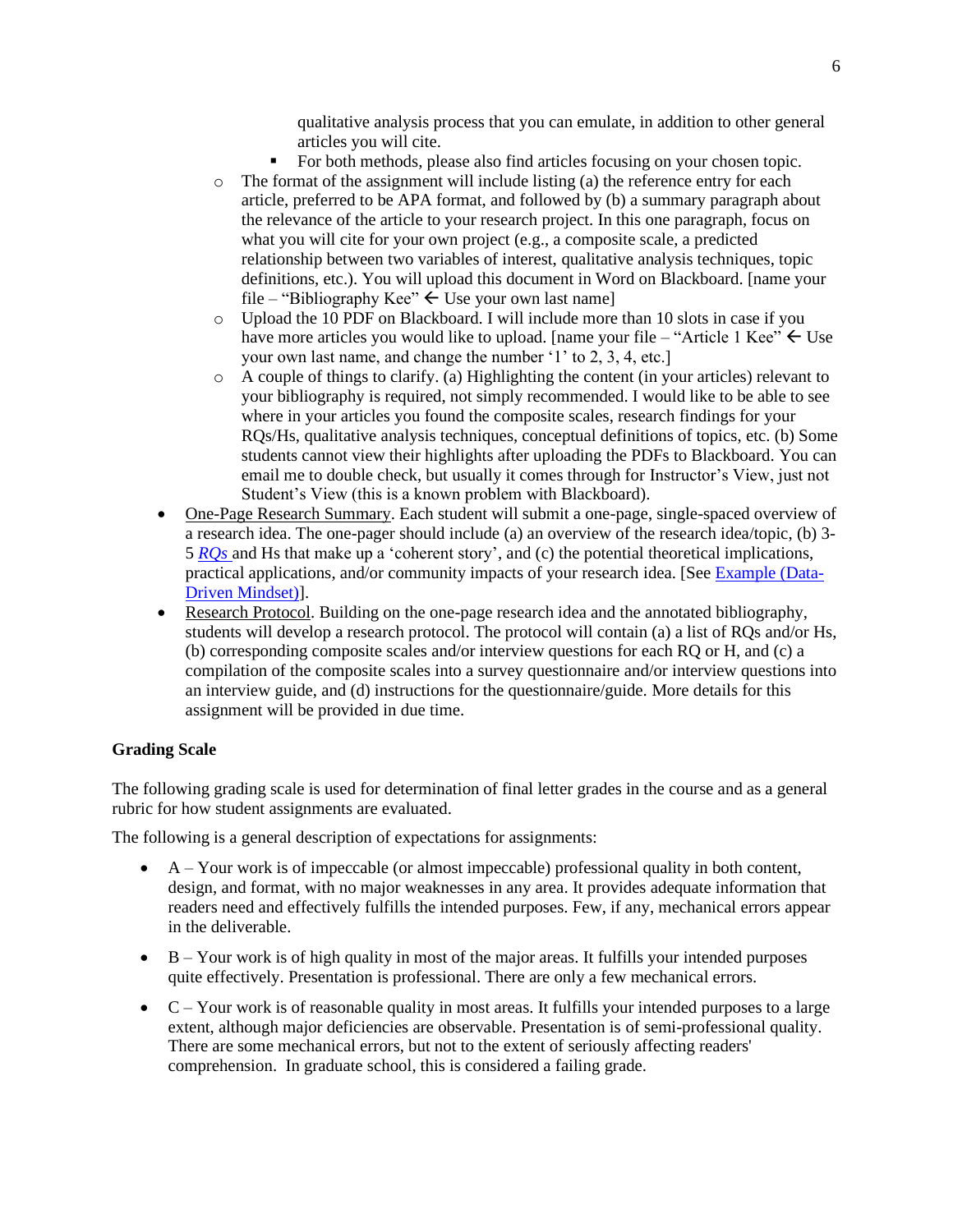- $\circ$  **A** = 90–100%.
- $\circ$  **B** = 80–89.999999%
- $C = 70-79.999999\%$  (failing grade in graduate school)
- $O$  **D** = 60–69.999999%
- $\circ$  **F** = 0–59.999999%

### **COVID-19 Related Syllabus Statements**

NOTE: Spring 2021 is an unusual semester. Below are statements from TTU, CoMC, and my general teaching philosophy. We may adapt them during the semester as appropriate. Since students may be taking other on campus classes, participate in on campus events, and/or campus may reopen fully during the semester, the statements below include usual TTU policies and COVID-specific policies. I am including policies for on campus classes in Spring 2021 to reinforce what you need to know for being on campus, although our class is online synchronous. I will assess individual situations on a case-by-case basis as things emerge, and as TTU announces updates related to COVID-19 and campus safety.

## **Potential for Course Modality Change**

*If Texas Tech University campus operations are required to change because of health concerns related to the COVID-19 pandemic, it is possible that this course will move to a fully online delivery format. Should that be necessary, students will likely need a webcam and microphone and will be advised of additional technical and/or equipment requirements, including remote proctoring software.*  $\leftarrow$  Our class is online synchronous from Day 1. Please have a webcam and microphone for the required Zoom meetings.

### **Illness-Based Absence Policy**

If at any time during this semester you feel ill, in the interest of your own health and safety as well as the health and safety of your instructors and classmates, you are encouraged not to attend face-to-face class meetings or events. Please review the steps outlined below that you should follow to ensure your absence for illness will be excused. These steps also apply to not participating in synchronous online class meetings if you feel too ill to do so and missing specified assignment due dates in asynchronous online classes because of illness.

1. If you are ill and think the symptoms might be COVID-19-related:

- a) Call Student Health Services at 806.743.2848 or your health care provider.
- b) Self-report as soon as possible using the [ttucovid19.ttu.edu](http://ttucovid19.ttu.edu/) management system. This website has specific directions about how to upload documentation from a medical provider and what will happen if your illness renders you unable to participate in classes for more than one week.
- c) If your illness is determined to be COVID-19-related, remaining documentation and communication will be handled through the Office of the Dean of Students, including notification to your instructors.
- d) If your illness is determined not to be COVID-19-related, please follow steps 2.a-d below.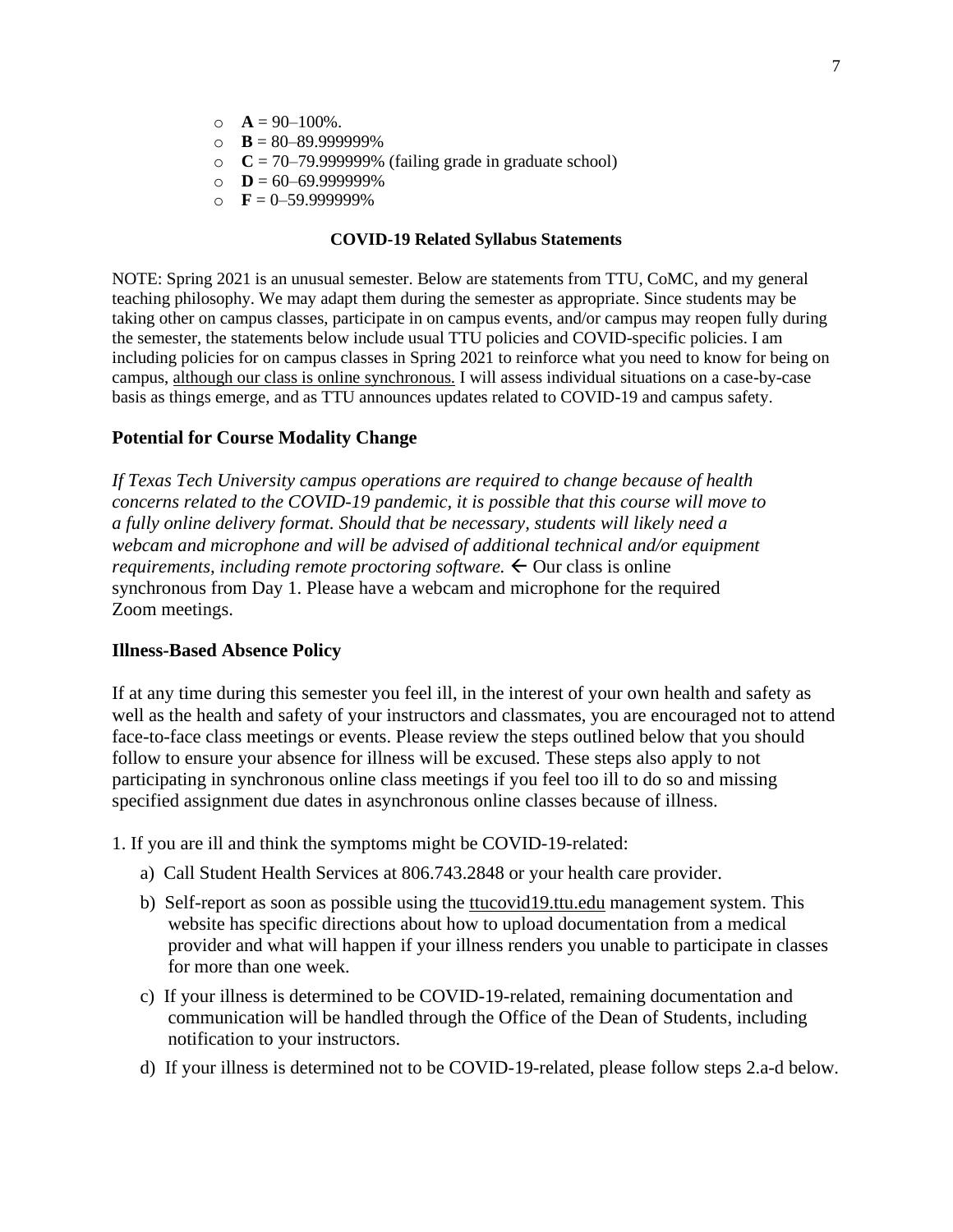- 2. If you are ill and can attribute your symptoms to something other than COVID-19:
	- a) If your illness renders you unable to attend face-to-face classes, participate in synchronous online classes, or miss specified assignment due dates in asynchronous online classes, you are encouraged to visit with either Student Health Services at 806.743.2848 or your health care provider. Note that Student Health Services and your own and other health care providers may arrange virtual visits.
	- b) During the health provider visit, request a "return to school" note;
	- c) E-mail the instructor a picture of that note;
	- d) Return to class by the next class period after the date indicated on your note.

Following the steps outlined above helps to keep your instructors informed about your absences and ensures your absence or missing an assignment due date because of illness will be marked excused. You will still be responsible to complete within a week of returning to class any assignments, quizzes, or exams you miss because of illness.

## **Addressing Accommodation Requests from High-Risk Students Returning to Campus**

Texas Tech University is taking considerable measures to provide effective social distancing and sanitation protocols as we prepare to return to campus in the Spring. We need to be mindful that, because of underlying health conditions, some students will be at higher risk for COVID-19. Other students, although healthy themselves, might live with someone who has compromising health conditions. Students in one or both of these two categories might request accommodations or alternatives to fulfill course requirements to avoid potential exposure to the virus.

The Office of the Provost authorizes instructors of record (IoRs), in coordination with their department chairs, academic advisors, and academic associate deans, with the flexibility necessary to make instructional accommodations for students to avoid exposure to COVID-19. Accommodations might include, as examples, alternatives to face-to-face group assignments, remote learning such as online instruction or off-site activities, changing to an online section of the same course or to an independent study with the same learning objectives as the original course, or approval of a substitute course that is offered online and can fulfill the same degree requirements of the original course.

Keep in mind the following criteria when considering making an accommodation for a student: (1) whether the requested accommodation would make a substantive alteration of the course material or objectives; (2) whether the accommodation provides an equally effective alternative to the original objectives or activities of the class; and (3) whether the accommodation can be uniformly applied should more than one student request it. If the IoR can satisfactorily address these three requirements for accommodation, and is comfortable providing it, then it is appropriate to do so. If the IOR feels unable to provide accommodation that satisfies these three criteria or is unsure how the requested accommodation can be provided, the IoR is encouraged to contact their academic associate dean's office for guidance. Students should also be advised to follow the steps for reporting illness-related absences outlined on the [Dean of Students COVID-19 webpage.](http://www.depts.ttu.edu/dos/COVID-19Absence.php)

If a high-risk student asks for a substantial alteration to the essential elements of the class, then the IoR, advisor, or associate dean should suggest that the student work with SDS to provide a Letter of Accommodation (LOA).

**Course Syllabus Statement on Student Absences for COVID-19 Related and Other Illness:**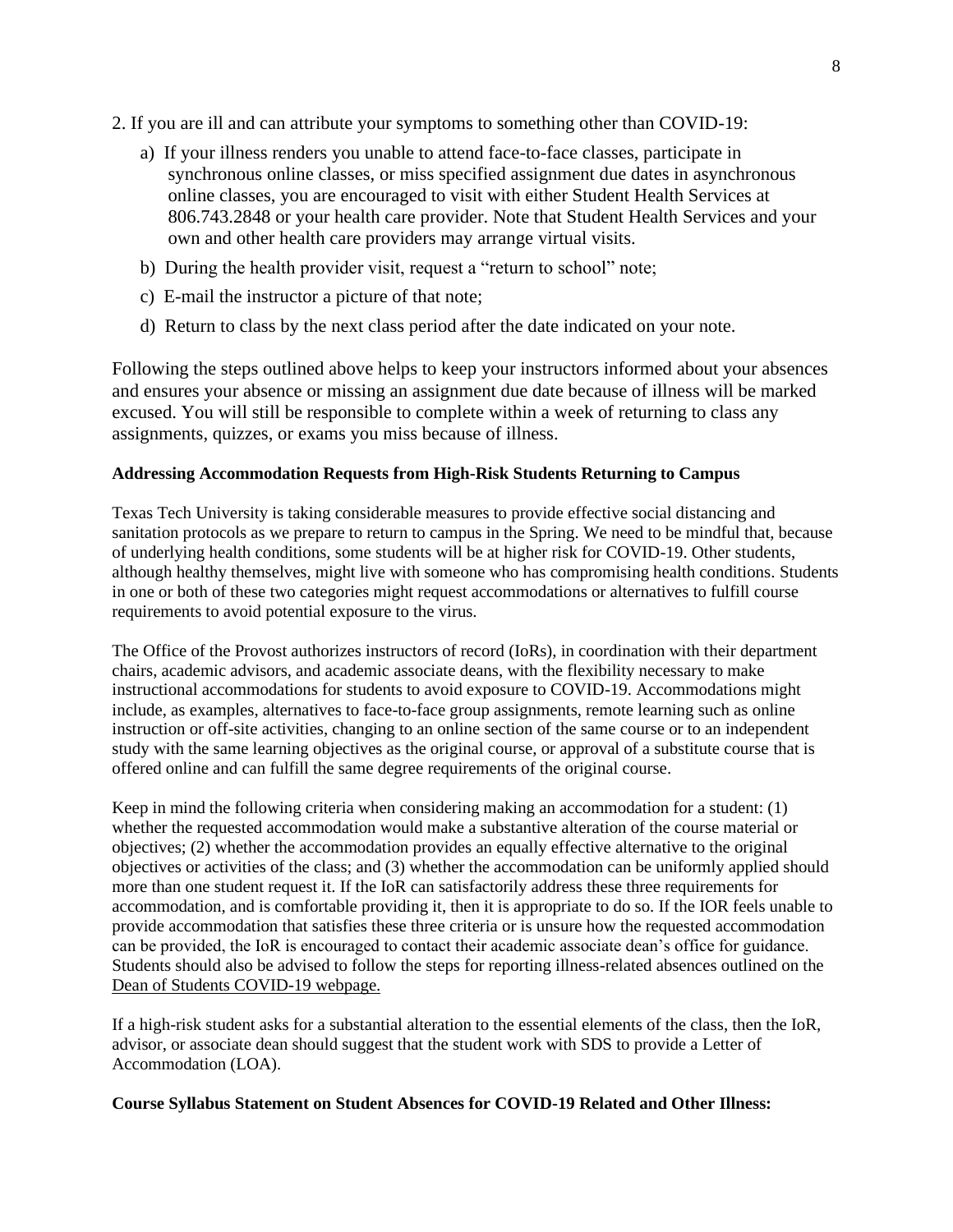### **Required Use of Masks/Facial Coverings by Students in Class**

The Texas Tech University System has implemented a mandatory [Facial Covering Policy](http://www.texastech.edu/downloads/ttus-policy-face-coverings.pdf) to ensure a safe and healthy classroom experience. Current research on the COVID-19 virus suggests that there is a significant reduction in the potential for transmission of the virus from person-to-person by wearing a mask/facial covering that covers the nose and mouth areas. Because of the potential for transmission of the virus, and to be consistent with the University's requirement, students in this class are to wear a mask/facial covering before, during, and after class. Observing safe distancing practices within the classroom by spacing out and wearing a mask/facial covering will greatly improve our odds of having a safe and healthy in-person class experience. Any student choosing not to wear a mask/facial covering during class will be directed to leave the class and will be responsible to make up any missed class content or work.  $\leftarrow$  Our class is online synchronous from Day 1.

### **Technology Requirements and Technical Assistance**

This is an online synchronous course. Please have appropriate tablets or laptops during class and for workshops and class activities. Students must have reliable access to a computer, highspeed Internet, active eRaider account, Zoom account, Google account, and Blackboard access to the online course.

You should plan to log into the Blackboard course regularly as determine by the pace of the course to be aware of possible announcements/reminders and to maintain your progress in the course. I will use the Blackboard email system when sending announcements or reminders. You will be expected to check your TTU email regularly (daily or as needed).

Technical requirements

- 1. Internet access (preferably high speed)
- 2. TTU.edu Email (All communications to and from your instructor must be routed through official TTU email.)
- 3. eRaider Login and Password
- 4. Microsoft Office (free download from [www.eraider.ttu.edu\)](http://www.eraider.ttu.edu/) or other word-processing and presentation applications
- 5. Skype for Business (free download from [www.eraider.ttu.edu\)](http://www.eraider.ttu.edu/)
- 6. Access to infographics application or website (see this article for suggestions: [https://www.creativebloq.com/infographic/tools-2131971\)](https://www.creativebloq.com/infographic/tools-2131971)
- 7. A Zoom account for synchronous and online meetings and office hours.
- 8. A Google account for document sharing and collaboration
- 9. Adobe Acrobat Reader

Technical assistance

- 1. For technical assistance with Blackboard or other matters call(806)-742-HELP.
- 2. For assistance with Blackboard, visit the Blackboard Student Support website (https://studentservices.elearning.ttu.edu/sims/helpcenter/common/layout/SelfHelpHome.seam?inst \_name=ttu)

### **Zoom Class Sessions**

An engaging Zoom class requires pro-active preparations by the students and the professor. Let's go over some of the things we can pro-actively prepare to make engagements successful and meaningful for our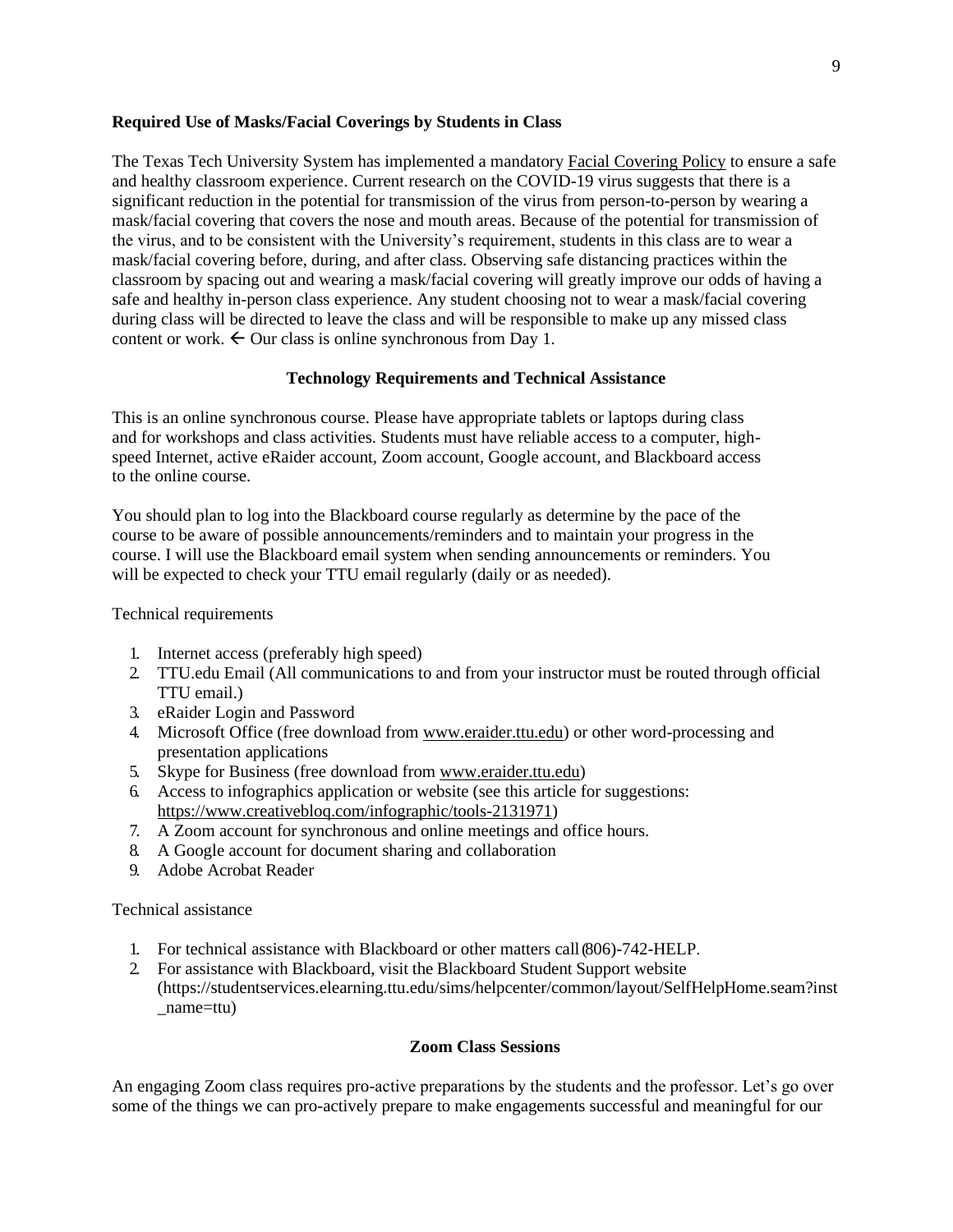class this semester. This class will involve some multi-tasking using Zoom, Google Docs, Blackboard, etc. to facilitate synchronous class meetings.

## **General Expectations**

- 1. Turn On Webcam. During Zoom meetings, please turn on your camera. Showing your face increases social presence online, and affects your engagement with the class and others' engagement with you. This will also reduce the impressions that you are not paying attention during class.
- 2. Unmute to Speak. You may keep yourself muted on Zoom for most of class duration. However, unmute yourself periodically and throughout the meeting when you participate. When you unmute yourself, this also signals to me and the class that you are ready to speak, which nonverbally facilitates speaking order.
- 3. Use Chat to Share. If you have difficulty breaking into a lively discussion on Zoom, or simply prefer to share your thoughts in a written manner, you can also use the chat feature to engage with the discussion. All chat sessions will be saved and shared with students after class. There are always many good points in chat sessions.
- 4. Interact with "Thumbs Up" and "Clapping". Look under the "Reactions" features on Zoom, and when your peers share a good point, please use the "Thumbs Up" and/or "Clapping" emoji/ icons to be interactive. Your peers will appreciate your engagement, and will likely do the same in return.
- 5. Find a Quiet Place to Zoom. Think about your environment before class. Find a place that you can attend class without being distracted by other people and/or concurrent activities in your environment. If you worry about the "camara-readiness" of a quiet space in your environment, consider using the "Virtual Background" feature in Zoom.
- 6. Avoid Media Distractions. Be mindful of your media use during class. Avoid non-class related media use, such as texting, using Facebook, browsing Amazon, etc. This class will involve some multitasking between Zoom, Google Docs, Blackboard, etc. The more other activities you engage in, the less bandwidth you have to give to your learning and engagement during class.
- 7. Classes Will Be Recorded. Class meetings will be recorded, and posted online after class. Videos will be password protected. The purpose of sharing the videos is to help students review difficult materials after class. Your appearance on Zoom will be treated as similar to your appearance in person to your peers and me during a face-to-face class. Please discuss with me if you have any concern.
- 8. Unexcused Absences. You can miss a certain number of Zoom classes (see your syllabus) without affecting your grade. This is set up to allow students to attend to technical difficulty and/or unexpected challenges that may arise during the semester. Please use these un-excused absences wisely. If you experience difficulty keeping up with attendance beyond the specified number of unexcused absences in the syllabus due to larger issues, please speak with me one-on-one in private.
- 9. Managing Deviations. If something unexpected comes up and it is beyond your control, please discuss with me about what possible deviations (e.g., turn off camera, join class late) you may need before class. That way, I can acknowledge your approved deviations during class, so your peers will not assume that you are intentionally deviating from the norms and routines established for this class, which may reflect negatively on you and/or affect class morale.
- 10. I Am Here to Support You. During the semester, you can schedule appointments to meet with me using this scheduling page [\(https://kerkonline.youcanbook.me/\)](https://kerkonline.youcanbook.me/). This scheduling page includes my availability during the week, in the evening, and over the weekend. If something unexpected comes up, you can also reach me at my personal cell phone (619-757-3021, can call or text).

## **Digital Devices**

1. Ideally, you will have two screens during Zoom class sessions. Please do your best ahead of time to prepare and optimize your learning experience.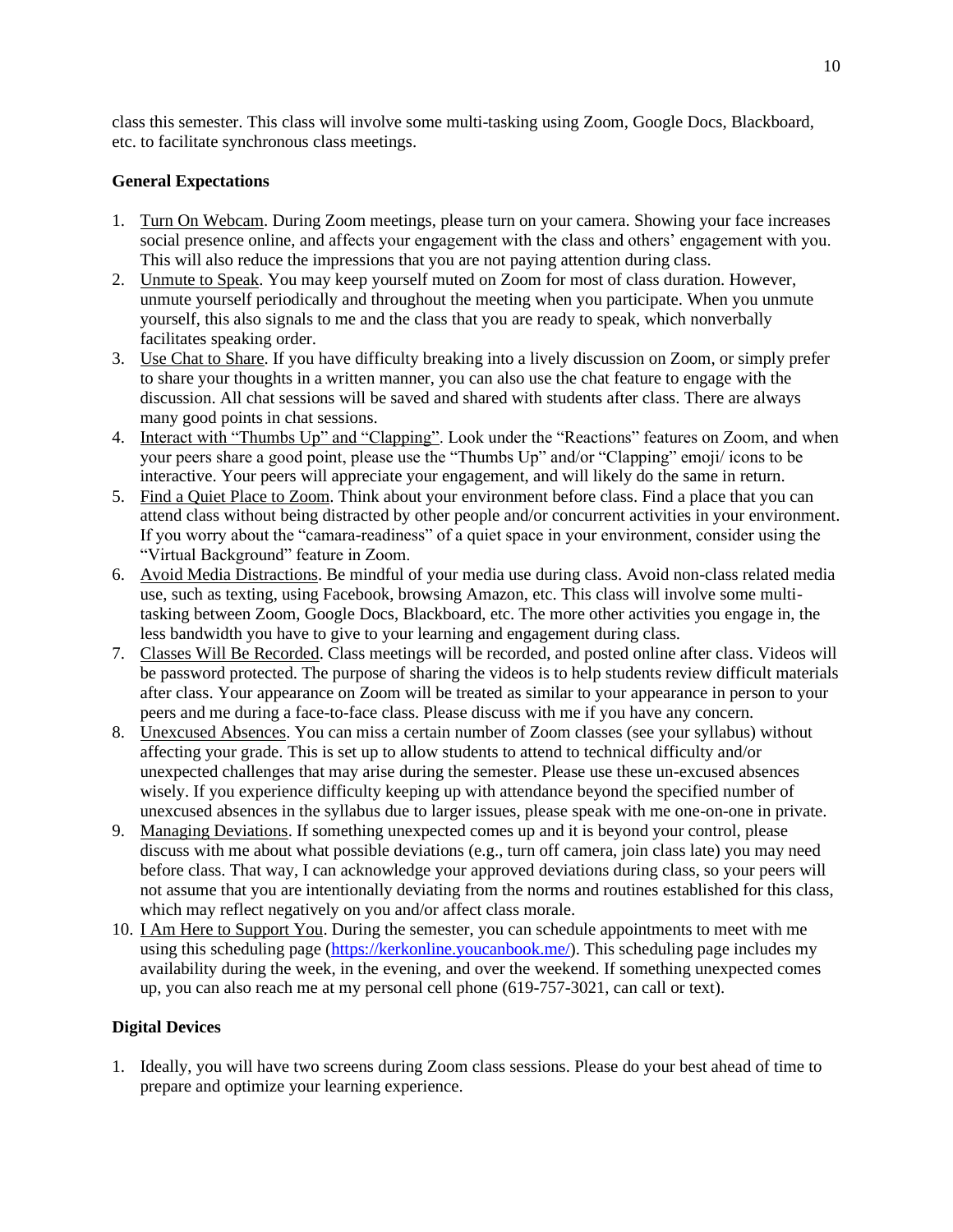- a. The first screen should be use for keeping the camera on and allowing you to speak, to increase your social presence, during your class participation. The second screen can be used for scanning assigned readings, note-taking, referencing activity instructions, typing in Google Docs for small group collaborations during class, and/or taking an exam/quiz on Blackboard.
- b. If you do not have two computer monitors, consider using your TV, iPhone, iPad, or another device to serve as one of your two screens. You will need an additional HDMI cable to connect your laptop/desktop to a TV monitor.
- c. If you don't have another personal device that can be used as a second screen, please consider pairing your laptop with an on-campus computer, such as at the computer labs or library. Another possibility is to borrow a laptop from someone (e.g., your roommate) in your immediate environment. You can log in to Zoom using the same account on multiple devices. You can also create multiple Zoom accounts using different email addresses.
- d. If you have short-term computer issues, TTU campus wide Help Central is managing the laptop checkout process. Please contact [ITHelpCentral@ttu.edu,](mailto:ITHelpCentral@ttu.edu) or (806)-742-4357 (HELP). In the College of Media & Communication, you can also contact Ian Wilkinson, Director of Technology Support Services, at [ian.wilkinson@ttu.edu](mailto:ian.wilkinson@ttu.edu) and (806)-834-0049. You can also visit a computer lab on campus.
- e. For some in-class activities, I will try to send you instructions ahead of time. In that case, you can print the documents out and have a hard copy to reference during Zoom meetings (if you anticipate not having two screens on certain days). If you do not have access to a printer, please read over the documents before class and take physical notes that you can reference for the online activities to come. You can optimize your learning if you come to class prepared.

## **Internet Connections**

- 1. Internet interruptions can happen during Zoom meetings. If you cell phone subscription allows your phone to turn into a 'hotspot', and your computer is WIFI enabled, you can use your cell phone hotspot when your wired internet is interrupted.
- 2. Internet interruptions can happen to me too. In that case, Zoom will automatically make another student the host. I may also randomly assign a student as the co-host at the start of each class in case if an Internet interruption occurs on my end. I have designed the class to be mostly student-driven discussions. Please self-organize and continue the discussions when I try to get back online.

## **Positive Classroom Experience**

[Adapt these expectations to an online setting]

This class will become a major part of our lives during the semester. We meet weekly, we share knowledge and emotions, we really become a community. I am fully committed to making sure our space is a positive one. I encourage all of you to be respectful to yourself and each other, and to practice mindfulness. Below are some tips for making sure we create and maintain this positive classroom experience.

## **Professionalism and Enthusiasm**

Students are encouraged to consistently demonstrate professionalism and enthusiasm throughout the entire semester. Non-consistent and concentrated periods of professionalism and/or enthusiasm (such as during mainly the beginning/end of the semester) will result in a lower score. Students will adhere to workplace norms for collegial and respectful interaction. Arrive on time, no early leave unless prior permission is granted, and wait for the class to end before collecting your belongings to leave. Conduct yourself in an honest, ethical, and courteous manner, both with classmates and me. Privately chatting in class do not demonstrate professional behavior. Talking while another student is or I am talking is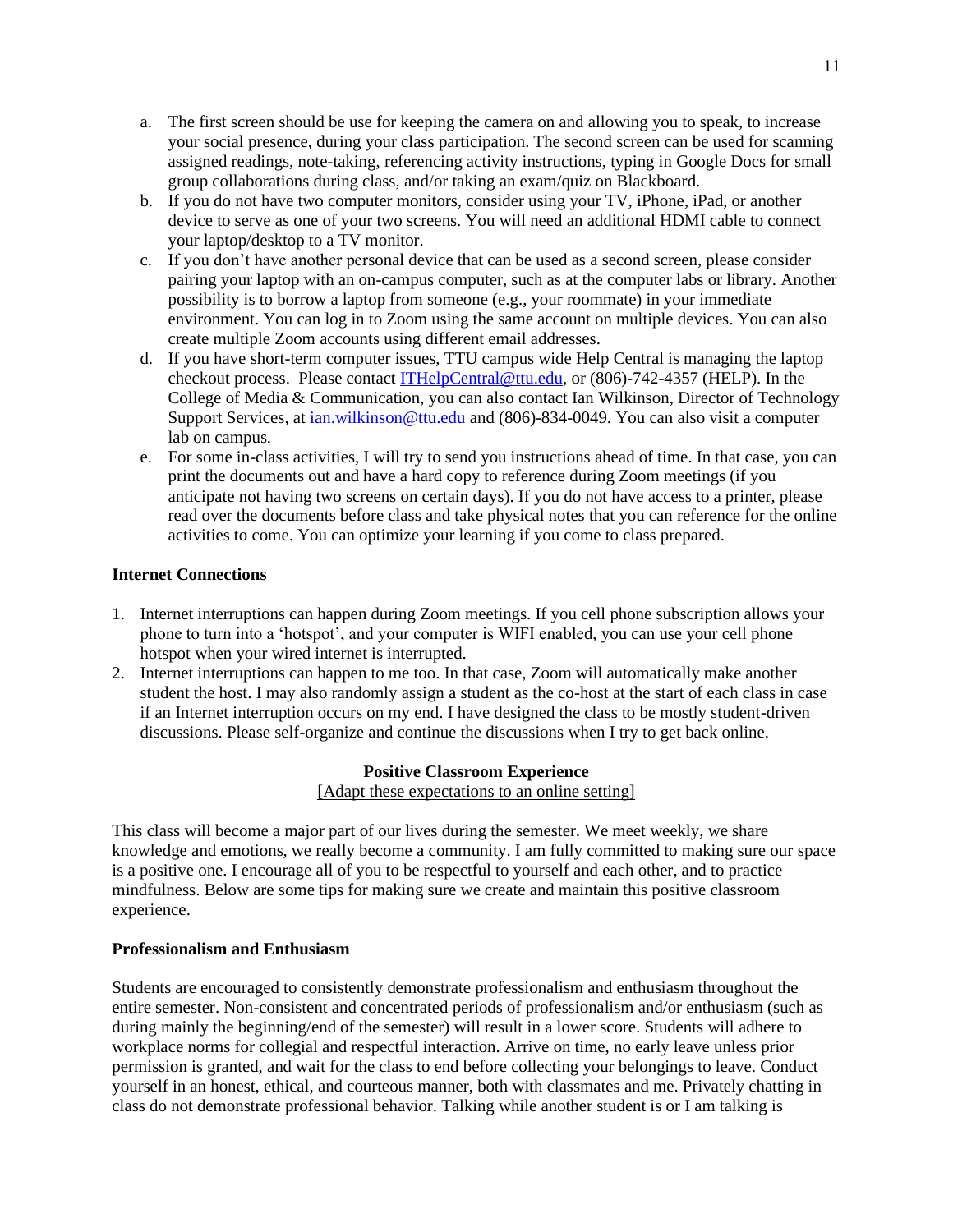disrespectful; such actions can result in your being asked to leave the classroom and will result in a lowering of your grade. Laptops or similar devices may be used only for class related purposes. Surfing the Internet, checking or writing e-mails, playing games, and other activities not related to class are strictly prohibited.

Since this classroom will be conducted as a professional community, I expect you to treat each member of our community with the dignity and respect she or he deserves. No discriminatory behavior directed toward a person's race, creed, religion, national origin, age, sex, or disability will be tolerated in this classroom. Students are expected to assist in maintaining a classroom environment that is conducive to learning. In order to assure that all students have the opportunity to gain from time spent in class, unless otherwise approved by me, students are prohibited from engaging in any form of distraction. The following behaviors are prohibited: making offensive remarks in email or the discussion board, using inappropriate language or discussing inappropriate topics online, spamming, or cyber bullying, online harassment of any type.

Upon the first incidence of academic misconduct, I will publicly ask the offending student to stop the behavior or withdraw the comment; if additional incidences occur, I will follow the code guidelines for reporting misconduct. Inappropriate behavior in the classroom may result in a directive to leave class.

I reserve the right to remove you from the class should it become necessary to maintain a civil and constructive classroom environment. If necessary, I will reduce your final grade to provide the appropriate 'motivation' to secure your compliance with the policies regarding classroom conduct. The consequences for misconduct are detailed in the Texas Tech University Code of Student Conduct, [http://www.depts.ttu.edu/studentjudicialprograms.](http://www.depts.ttu.edu/studentjudicialprograms)

#### **Assignments and Evaluations Policies**

All assignments and other course assessments must be submitted online in Blackboard and/or via emails (please follow my instruction for individual assignments). Should you have a technical difficulty, contact TTU Help desk for technical assistance (806)-742-HELP and file a ticket. Notify me by email describing the nature of the difficulty accompanied by your ticket.

Assignments must be completed on time, which means by the deadline. Missing scheduled assessment deadlines will be excused only for major illness, death in the family, or other significant life event. I must be notified of the emergency in advance of the deadline. **Please note: Technical issues are not an excuse for late assignments.**

Common but unexcused reasons for late work, absences, and test schedule conflicts: computer/printer/Internet problems, car/transportation problems, waking up late/oversleeping, work conflicts, roommate problems, ambiguous personal situations, personal traveling schedule for non-university related events (such as trips for Thanksgiving Break, Spring Break, birthday celebrations, etc.), existing plane reservations, etc. Medical sickness and family emergencies will be considered only with full official documentations. Verbal explanation without official paperwork as supporting evidence is insufficient for an accommodation request. In order to be excused for an absence/late work that affects your grade, you need to show that (a) you have done everything you could to avoid being absent/late and (b) the situation is completely beyond your control after several serious attempts to manage it. Note: No make-ups for quizzes and exams. Quizzes and exams cannot be taken earlier or later than the scheduled dates unless official documentations with compelling reasons are provided at least 3 weeks ahead of time [for intersession and summer session, this means 1 week ahead of time].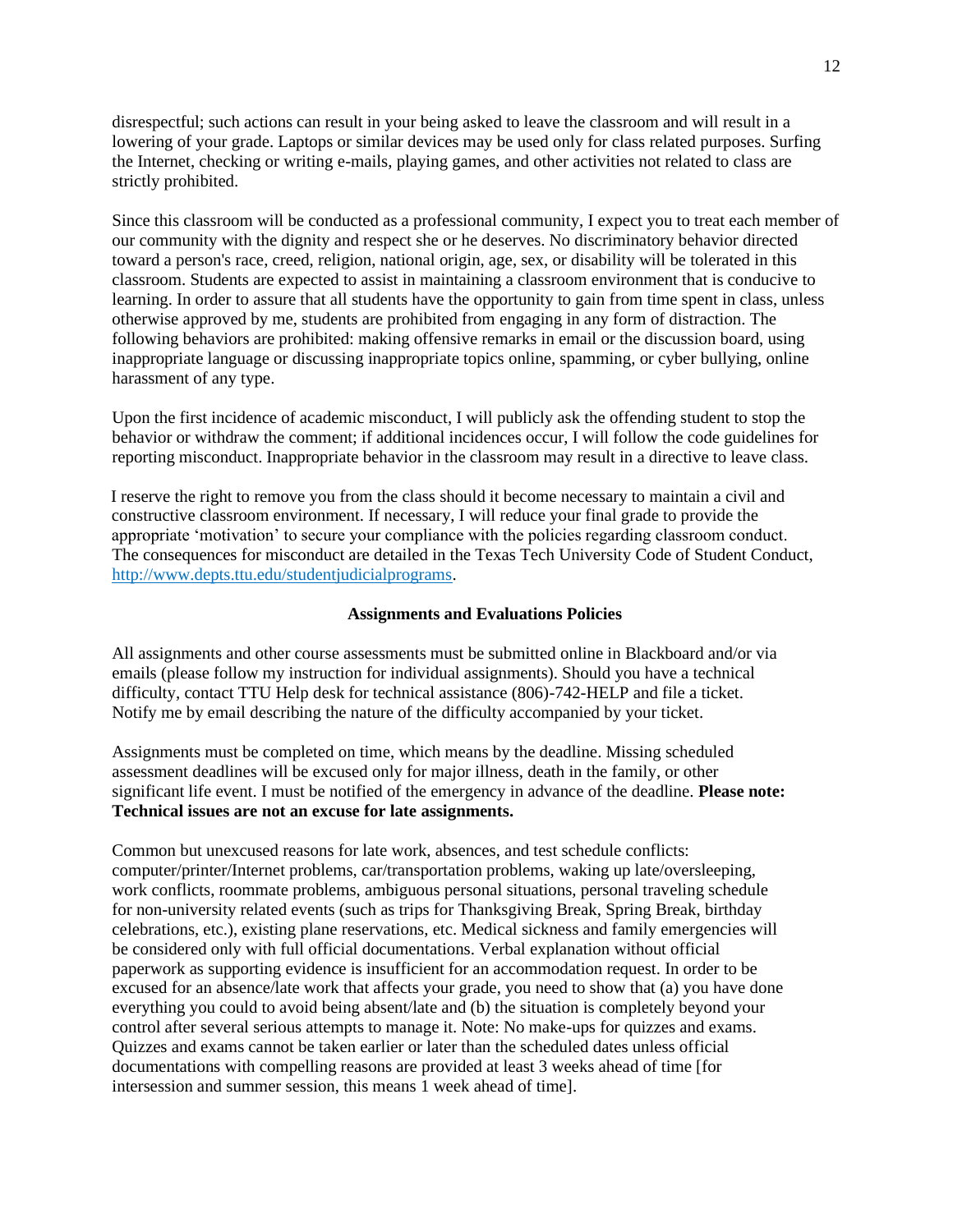[With the exception of Weekly TPS Summaries, which will not be accepted when late] Late work will be penalized 10% off the total grade if it is not turned in on the due date by the due date/time. Then another 10% per day it is late--NOT per class meeting (e.g., an assignment due on Friday submitted on Monday would lose 30%). Given that everyone has the same opportunity to complete an assignment, it is unfair for one student to have extra time to work on an assignment. For graded items that take place during class (i.e. quizzes, exams, presentations, etc.), you will not be given extra time to complete them if you are late.

### **Work Submission Guidelines**

Specific documents require different designs and layouts. Use what you know about good design and readability in producing all of your documents. If you have questions about the appropriateness of a specific design or layout, please consult a professional or business communication textbook or ask me. I expect all of your assignments to demonstrate your ability to produce professional, ethical communication. In addition, I expect your documents to exemplify your awareness of appropriate writing conventions for each document's specific audience and purpose.

### **Time Investment**

TTU recommends that students plan to spend 2-3 hours of outside study for every 1 hour of inclass time. According to this guideline, you should expect to invest the appropriate hours per week in this course. As a rule of thumb, you should expect to spend approximately 6-9 hours of time each week completing class assignments. More time may be needed at the end of semester when you will complete a final project.

### **Efforts vs. Excellence**

You do not receive a grade for how hard you worked, only on the final product. I grade your work based on the degree of excellence it demonstrates. Make no mistake about the relationship between the two, as hard work often results in solid evaluations. That said, just because you spent "10 hours in the library" before a test or a group project doesn't guarantee you a good grade. You have to study properly, address assignment requirements, and the like in order to assure a solid grade. I will help out in every way I can along the way and always want you to do well. Don't hesitate for a second to reach out to me (just don't do it at the last minutes!).

### **Grade Negotiation**

All grade clarification or questions of a personal nature should be emailed to me at [kerk.kee@ttu.edu.](mailto:kerk.kee@ttu.edu) I will also be happy to meet with you to discuss your grades, but I will not schedule grade discussions until at least 48 hours after you receive your grade. First, please understand that a disappointing grade is not a personal attack on you; I am committed to helping you do well and to continuously improve your performance. That said, you must wait at least 2 days (48 hours) after an assignment or exam is returned (or the grade is posted on Blackboard) before discussing your grade with me. You also are limited to 3 more business days (72 hours) after the waiting period (2 days after a score is posted) to *schedule* an appointment to discuss your grade with me. I am always happy to talk about the assignment or exam after the 5-day mark; however, I will not change the grade. I will not entertain multiple emails at the end of the semester about grades that I gave you at the beginning of the semester.

If you choose to negotiate for a higher grade, please construct a compelling argument for my consideration and include concrete support for your claims. I will not talk about a submitted assignment or exam until it has been graded. If you would like to appeal the score you received on a particular graded item such as an assignment or an exam, I will re-evaluate the entire document. In the process of re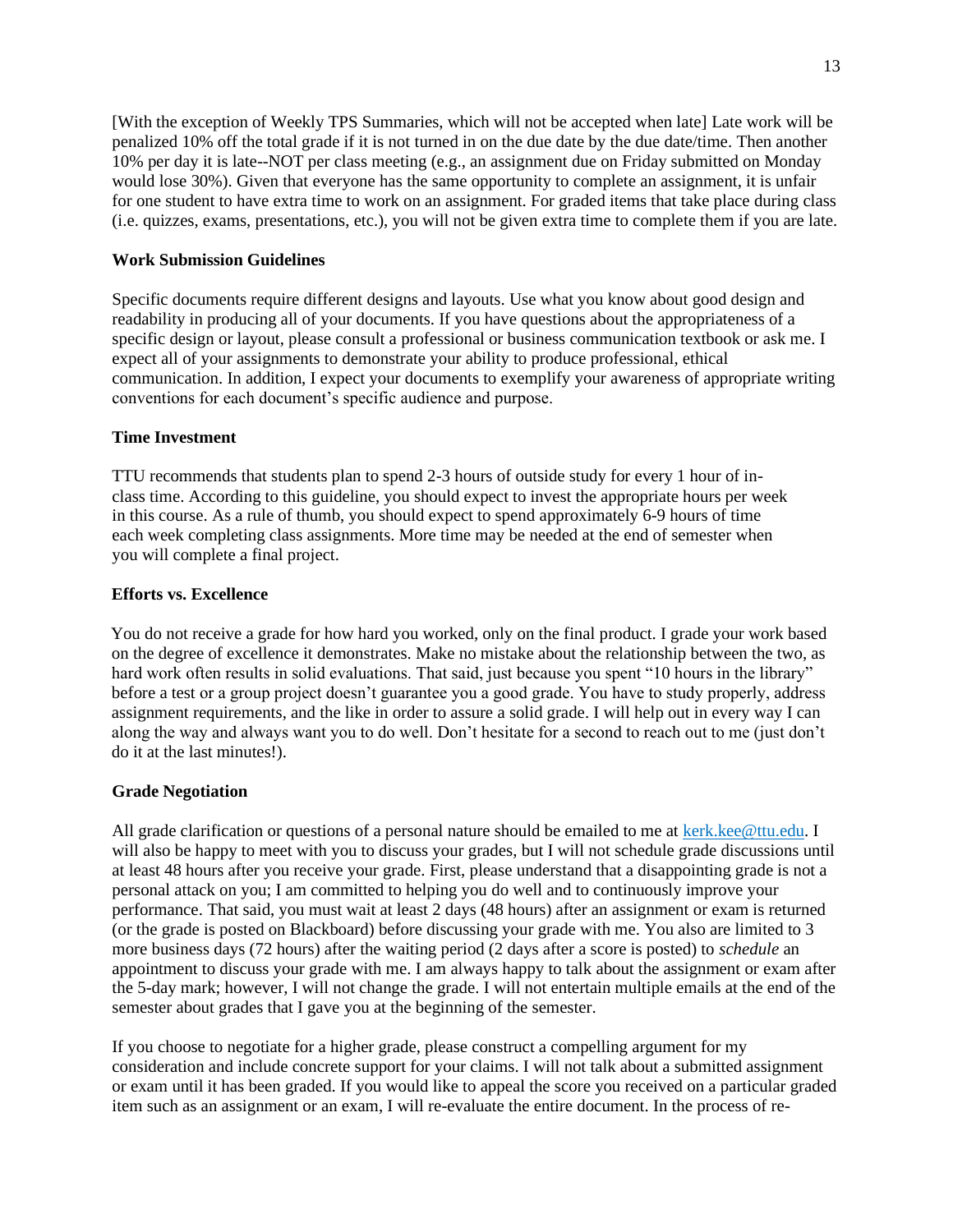evaluation, if I find a missed error or more, I will adjust your score accordingly. A request to re-evaluate a graded item means a request to have the document re-considered in its entirety, not simply an isolated section. This means, your new score may be lower than your original score.

### **Academic Integrity**

I also expect you to conduct yourself with academic integrity. Academic integrity is described in detail on the Dean of Students' website:<http://www.depts.ttu.edu/dos/striveforhonor/> and in the following Texas Tech Operating Policy [\(http://www.depts.ttu.edu/opmanual/OP34.12.pdf\)](http://www.depts.ttu.edu/opmanual/OP34.12.pdf).

### **Communication Policy**

**Need help?** If you are having difficulty in the course or are confused by materials provided to you, please reach out and let me know. During the week between class meetings, schedule an appointment to see me on Zoom using [link provided on Blackboard]. There are at least 20 hours of office hours per week during the week, in the evening, and over the weekends. You may email me with questions as well. If appropriate, you may text or call me on my personal cell, 619-757- 3021.

**Got questions about your grades?** All grade clarification or questions of a personal nature should be emailed to me at [kerk.kee@ttu.edu.](mailto:kerk.kee@ttu.edu) Usually I will respond to your posts (or emails) within 24 hours during weekdays and 48 hours during the weekend. If you do not receive a reply within this time frame, please feel free to follow up. There is a chance that your email was misfiled as spam.

### **Attendance Policy**

University [OP 34.04, Academic Regulations on Student Performance,](http://www.depts.ttu.edu/opmanual/OP34.04.pdf) specifies that "Responsibility for class attendance rests with the student. Regular and punctual attendance at all scheduled classes is expected." Penalties for lack of attendance can include failure in a class (F) and suspension. In addition, the TTU Catalog says: "Instructors set an attendance policy for each course they teach. The university expects regular and punctual attendance at all scheduled classes, and the university reserves the right to deal at any time with individual cases of nonattendance. Instructors should state clearly in their syllabi their policy regarding student absences and how absences affect grades."

Broadly stated, please be present at every class unless an emergency arises. Regular attendance requires that you be prepared and actively participate in each class. You should strive to complete all reading and homework assignments before coming to class.

*You are responsible for notifying me by email prior to any absence*. In the workplace, you are expected to notify your employer before you are absent from work and to makeup, on your own time, any work that you miss. I expect the same courtesy from you in this course*.* If you miss class, you are responsible for collecting any materials you missed, accessing notes, and completing all assignments or other activities. There are a few discretionary and unexcused absences allowed for this class before your absences will affect your grade. Use them wisely. After that, three or more unexcused absences will results in course failure.

University policy allows two kinds of excused absences:

• **Observances of official religious events** [\(OP 34.19\)](http://www.depts.ttu.edu/opmanual/OP34.19.pdf). You must notify me prior to the event, and the event must be regularly associated with a religion recognized by the State of Texas as exempt from property taxes (Texas Tax Code 11.20).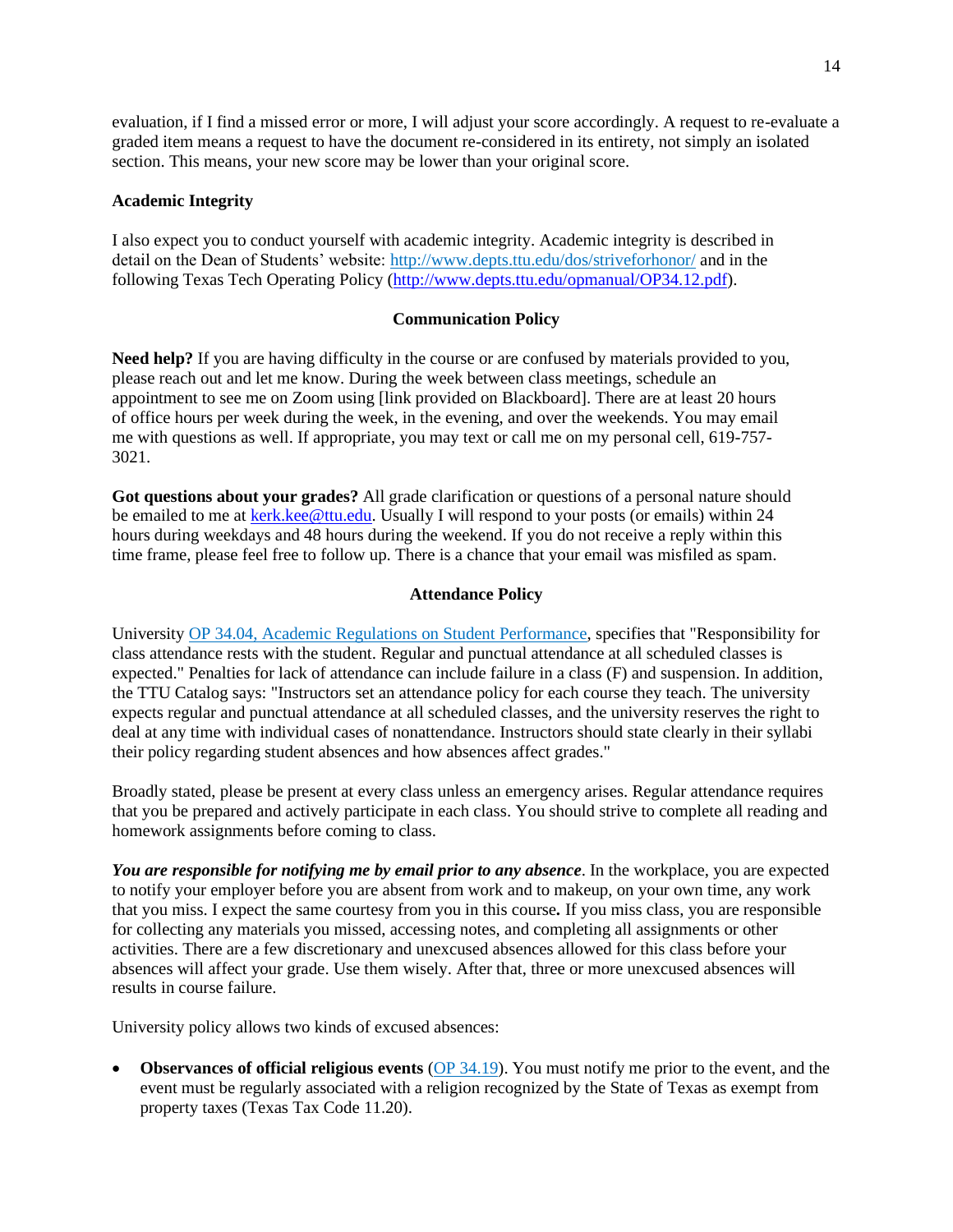• **University business or university-sponsored trips** [\(OP 34.04\)](http://www.depts.ttu.edu/opmanual/OP34.04.pdf). "Department chairpersons, directors, or others responsible for a student representing the university on officially approved trips must notify the student's instructors of the departure and return schedules. The instructor so notified must not penalize the student, although the student is responsible for material missed. Any student absent because of university business must be allowed to make up missed work within a reasonable span of time or have alternate grades substituted for work due to an excused absence." Note that according to [OP 34.06,](http://www.depts.ttu.edu/opmanual/OP34.06.pdf) trips for student organizations are not "university-sponsored trips." Excusing such absences is at my discretion, but I will allow students on such trips to make up any missed work.

If you participate in university sponsored activities or must be absent for religious observances, you must provide me with the appropriate documentation before you miss deadlines.

If emergencies or other issues will prevent you from completing assessments or assignments by scheduled deadlines, please provide documented justification before and not after the fact.

Officially approved trips and religious holidays described above create special circumstances. **Beyond these cases, make-up opportunities will only be given for well-documented** *emergencies***, such as your hospitalization.** The format for all make-up tests will be at my discretion, and they may vary in terms of length and question format. Except in extremely unusual circumstances, you have 24 hours from the time of the start of the test to contact me regarding the absence. Failure to do so will result in an automatic 0 for that test. Failure to arrive at the appointed time to take the make-up test will result in an automatic 0 for that test. Except in extremely unusual circumstances, all make-up tests must be taken within 5 days of the original test date (and preferably sooner). Please inform me of holidays or trips you have planned by the next class meeting.

Students may find it helpful to also contact the **Center for Campus Life** in addition to contacting me. The Center for Campus Life (http://www.depts.ttu.edu/centerforcampuslife/) is responsible for notifying the campus community of student illnesses, immediate family deaths and/or student death. Generally, in cases of student illness or immediate family deaths, the notification to the appropriate campus community members occur when a student is absent from class for four (4) consecutive days with appropriate verification. It is always the student's responsibility for missed class assignments and/or course work during their absence. The student is encouraged to contact the faculty member immediately regarding the absences and to provide verification afterwards. The notification from the Center for Campus Life does not excuse a student from class, assignments, and/or any other course requirements. The request for notification must be made within two weeks of the absence. The notification is provided as a courtesy.

### **Special Needs and Accommodations**

Any student who, because of a disability, may require special arrangements in order to meet the course requirements should contact me as soon as possible to make any necessary arrangements. Students should present appropriate verification from Student Disability Services during my office hours. Please note instructors are not allowed to provide classroom accommodations to a student until appropriate verification from Student Disability Services has been provided. For additional information, you may contact the Student Disability Services office in 335 West Hall or (806)-742-2405. For more information, see the University Operating Policy on [providing reasonable accommodations](http://www.depts.ttu.edu/opmanual/OP34.22.pdf) or visit the [Student](http://www.depts.ttu.edu/students/sds/)  [Disability Services](http://www.depts.ttu.edu/students/sds/) website.

### **Student Support at the University**

Over the course of the semester, you may experience a range of challenges that interfere with your learning, such as problems with friend, family, and/or significant others; substance use; concerns about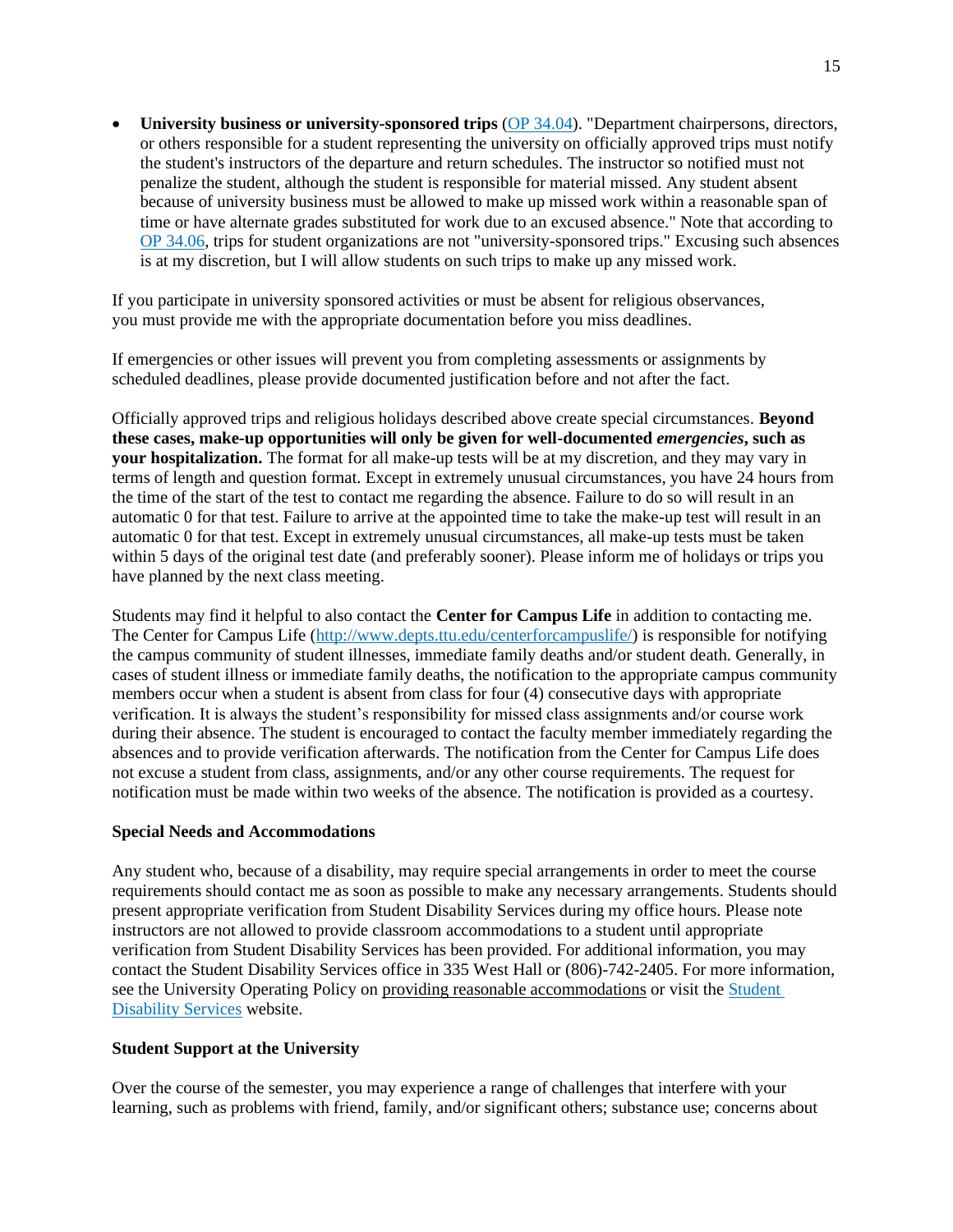personal adequacy; feeling overwhelmed; or feeling sad or anxious without knowing why. These mental health concerns or stressful events may diminish your academic performance and/or reduce your ability to participate in daily activities. You can learn more about the resources available through the University's Student Counseling Center here: [http://www.depts.ttu.edu/scc/.](http://www.depts.ttu.edu/scc/)

## **LGBTQIA Support Statement**

To my students who identify with the lesbian, gay, bisexual, transgender, queer, intersex, and asexual (LGBTQIA) community, I am available to listen and support you in an affirming manner. I can assist in connecting you with resources on campus to address problems you may face pertaining to sexual orientation and/or gender identity that could interfere with your success at Texas Tech. Please note that additional resources are available through the Office of LGBTQIA within the Center for Campus Life, Student Union Building Room 201, [www.lgbtqia.ttu.edu,](http://www.lgbtqia.ttu.edu/) (806)-742-5433.

## **Ombuds for Students**

The Ombuds for Students is available to assist students with any conflict or problem that has to do with being a student at Texas Tech University. You may visit the Ombuds in 024 East Basement Student Union Building or call 742.SAFE.

**Title IX statement - TTU resources for discrimination, harassment, and sexual violence** Texas Tech University is committed to providing and strengthening an educational, working, and living environment where students, faculty, staff, and visitors are free from gender and/or sex discrimination of any kind. Sexual assault, discrimination, harassment, and other [Title](https://mail.ttu.edu/owa/redir.aspx?REF=TDnyezHrHlu1DNW3n3slbLOqQtLDtKgJ3v1I3NgO6KrxaOuNHz3TCAFodHRwOi8vdGl0bGVpeC50dHUuZWR1Lw) IX [violations](https://mail.ttu.edu/owa/redir.aspx?REF=TDnyezHrHlu1DNW3n3slbLOqQtLDtKgJ3v1I3NgO6KrxaOuNHz3TCAFodHRwOi8vdGl0bGVpeC50dHUuZWR1Lw) are not tolerated by the University. Report any incidents to the *Office for Student Rights & Resolution*, (806)-742-SAFE (x7233) or file a report online a[t titleix.ttu.edu/students.](https://mail.ttu.edu/owa/redir.aspx?REF=TMlWTyd6as_1iI_0H5FLTz_Tacxr_ytIAYxWLxEEyOLxaOuNHz3TCAFodHRwOi8vdGl0bGVpeC50dHUuZWR1L3N0dWRlbnRz) Faculty and staff members at TTU are committed to connecting you to resources on campus. Some of these available resources are:

- **TTU Student Counseling Center,** (806)-742-3674, [https://www.depts.ttu.edu/scc/](https://mail.ttu.edu/owa/redir.aspx?REF=5gFmwn20cg0WpRjuzh2XhzWDxz7cumguCavnkO3YwwjxaOuNHz3TCAFodHRwczovL3d3dy5kZXB0cy50dHUuZWR1L3NjYy8) *(Provides confidential support on campus.)*
- **TTU Student Counseling Center 24-hour Helpline**, (806)-742-5555, *(Assists students who are experiencing a mental health or interpersonal violence crisis. If you call the helpline, you will speak with a mental health counselor.)*
- **Voice of Hope Lubbock Rape Crisis Center**, (806)-763-7273, [voiceofhopelubbock.org](https://mail.ttu.edu/owa/redir.aspx?REF=1uM4ndet18SPRjjIp5A6_3NleY5utzJnGJQofjxBV93xaOuNHz3TCAFodHRwOi8vdm9pY2VvZmhvcGVsdWJib2NrLm9yZy8) *(24-hour hotline that provides support for survivors of sexual violence.)*
- **The Risk, Intervention, Safety and Education (RISE) Office**, (806)-742-2110, [rise.ttu.edu](https://mail.ttu.edu/owa/redir.aspx?REF=MVDdWy7eTuVCRcyvK7oAo5m4RdChfQJJLRJAKCHbI9HxaOuNHz3TCAFodHRwczovL3d3dy5kZXB0cy50dHUuZWR1L3Jpc2Uv) *(Provides a range of resources and support options focused on prevention education and student wellness.)*
- **Texas Tech Police Department**, (806)-742-3931[, http://www.depts.ttu.edu/ttpd/](https://mail.ttu.edu/owa/redir.aspx?REF=KWYBL2BDUkHcPK_WY77UERDu3ue1h3IPLo_tp-TiyuzxaOuNHz3TCAFodHRwOi8vd3d3LmRlcHRzLnR0dS5lZHUvdHRwZC8) *(To report criminal activity that occurs on or near Texas Tech campus*.)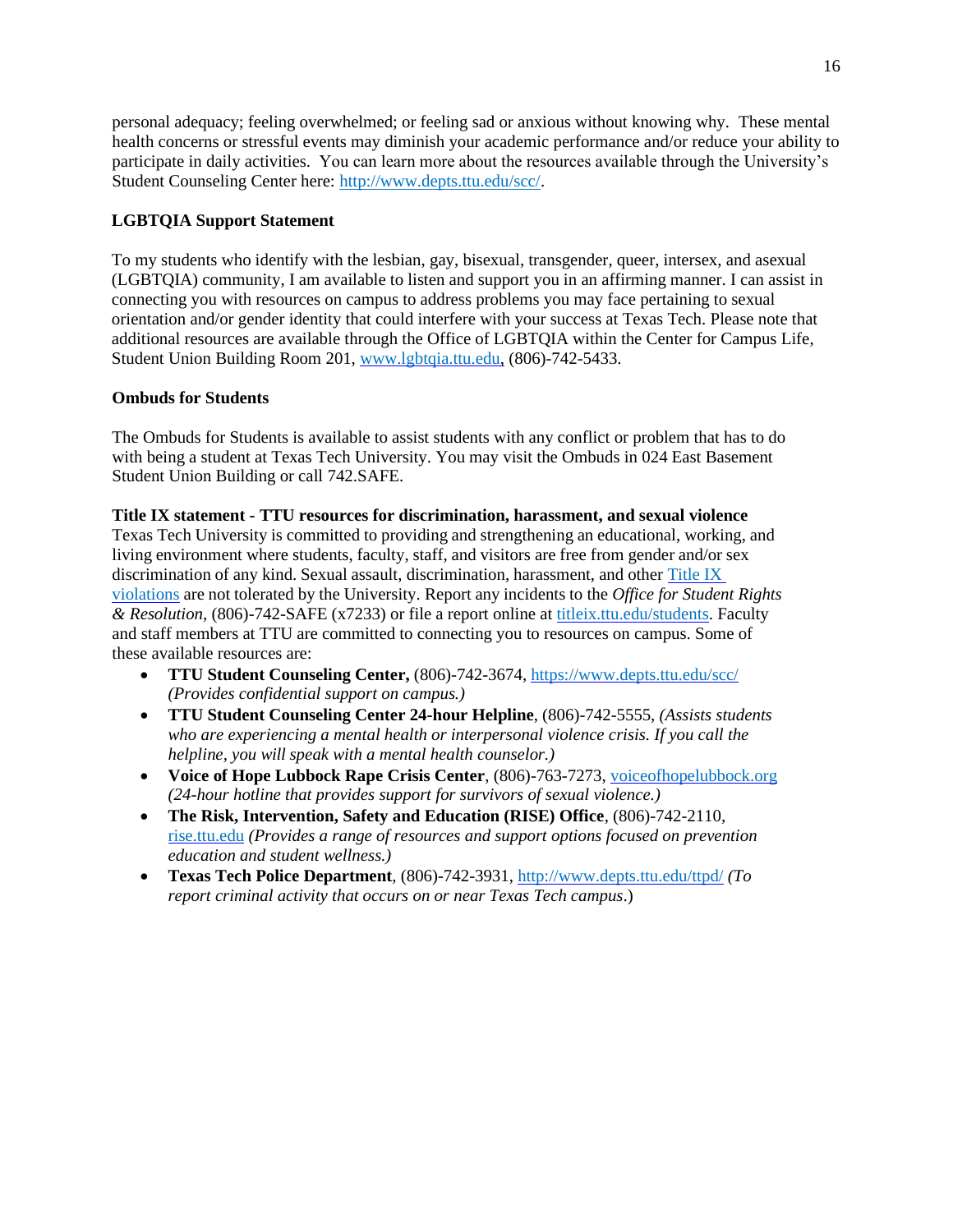# **Couse Schedule**

# (last updated 1/21/2021)

NOTE: Subject to Change as the Semester Progresses

| Wk             | Day/<br><b>Date</b> | <b>Topic</b>                                                                                                                                        | <b>Assigned Readings</b>                                                                                                                                                                                                              | <b>Assignments</b><br>Due |
|----------------|---------------------|-----------------------------------------------------------------------------------------------------------------------------------------------------|---------------------------------------------------------------------------------------------------------------------------------------------------------------------------------------------------------------------------------------|---------------------------|
|                | T<br>1/19           | No Class. Semester started on Wednesday (Jan 20)                                                                                                    |                                                                                                                                                                                                                                       |                           |
|                |                     |                                                                                                                                                     |                                                                                                                                                                                                                                       |                           |
| $\overline{2}$ | T<br>1/26           | <b>Course Overview</b>                                                                                                                              | Kee (2017) Adoption & Diffusion [Link]                                                                                                                                                                                                |                           |
|                |                     | Course Logistics<br>- Weekly TPS Summaries on Blackboard<br>- Breakout Sessions in Zoom                                                             | <b>Think-Pair-Share</b><br><b>Inquiry-Based Learning</b><br>$\bullet$<br><b>Team-Based Learning</b><br><b>The Flipped Classroom</b>                                                                                                   |                           |
| 3              | T2/2                | Introduction to Diffusion Theory                                                                                                                    | Rogers (2003). Diffusion of Innovations, Chap 1:<br>$\bullet$<br>Elements of Diffusion (S01)<br>Rogers (2003) Chap 2: A History of Diffusion<br>Research (S02)<br>Chap 3: Contributions and Criticisms of<br>Diffusion Research (S03) |                           |
|                |                     | Introduce the "10 Commandments of Diffusion" Mini<br>Paper.                                                                                         |                                                                                                                                                                                                                                       |                           |
| 4              | T2/9                | Key Components of Diffusion Theory                                                                                                                  | Rogers (2003) Chap 4: The Generation of<br>Innovations (S04)<br>Rogers (2003) Chap 5: The Innovation-Decision<br>Process (S05)<br>Rogers (2003) Chap 6: Attributes of Innovations<br>and Their Rate of Adoption (S06)                 |                           |
|                |                     | Q & A for the "10 Commandments of Diffusion" Mini<br>Paper.<br>Introduce the "Annotated Bibliography" &<br>"One-Page Research Summary" Assignments. |                                                                                                                                                                                                                                       |                           |
| 5              | T<br>2/16           | Adopter Categories & Change Agency                                                                                                                  | Rogers (2003) Chap 7: Innovativeness and<br>$\bullet$<br>Adopter Categories (S07)                                                                                                                                                     |                           |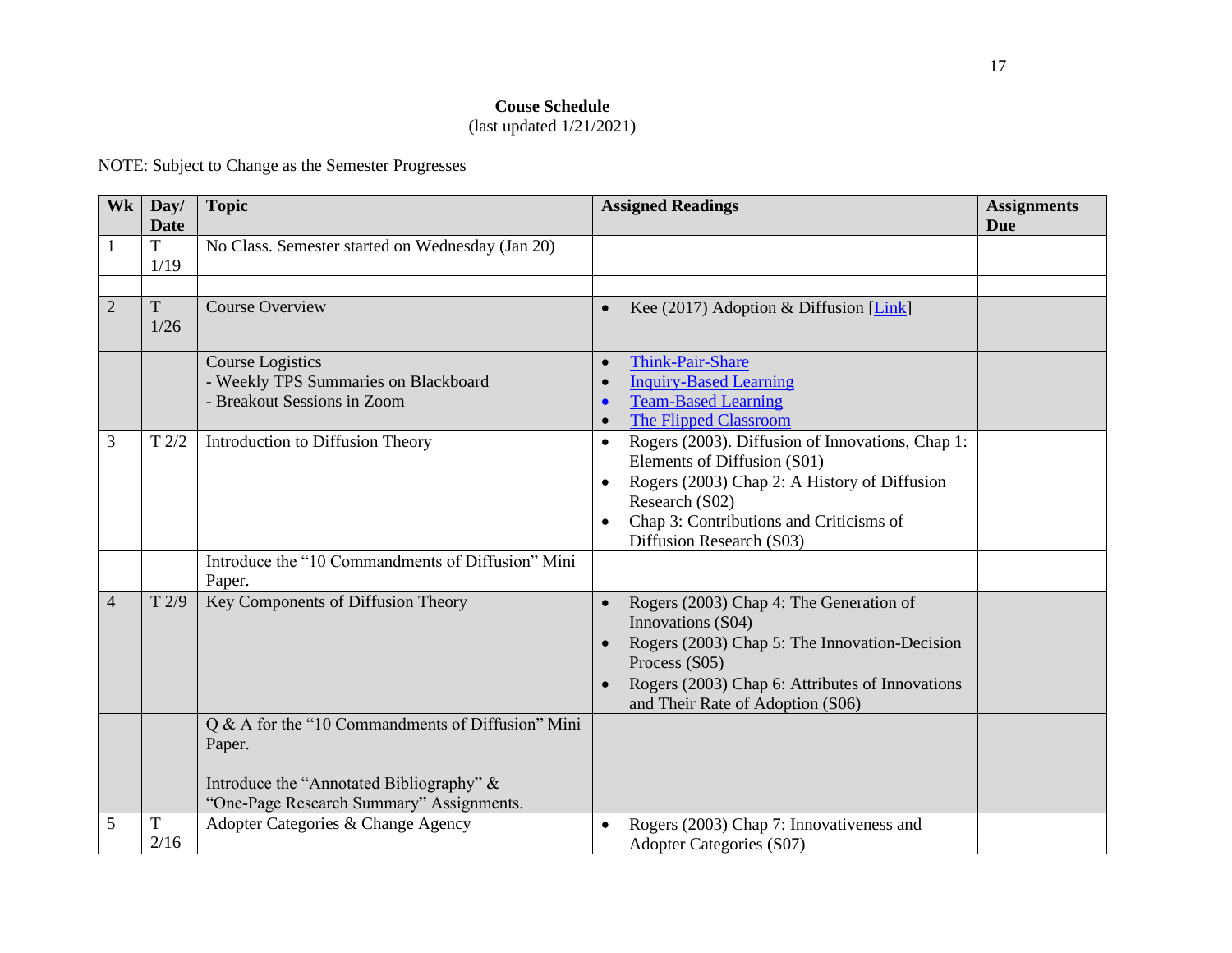|   |           |                                                                         |                                                                                                                                                                                                                                                                                                                                                                                                                                                                                                                                                         | 18                                                                                              |
|---|-----------|-------------------------------------------------------------------------|---------------------------------------------------------------------------------------------------------------------------------------------------------------------------------------------------------------------------------------------------------------------------------------------------------------------------------------------------------------------------------------------------------------------------------------------------------------------------------------------------------------------------------------------------------|-------------------------------------------------------------------------------------------------|
|   |           |                                                                         | Rogers (2003) Chap 8: Diffusion Networks (S08)                                                                                                                                                                                                                                                                                                                                                                                                                                                                                                          |                                                                                                 |
|   |           |                                                                         | Rogers (2003) Chap 9: The Change Agent (S09)<br>$\bullet$                                                                                                                                                                                                                                                                                                                                                                                                                                                                                               |                                                                                                 |
|   |           | Introduce the "Research Protocol" Assignment.                           |                                                                                                                                                                                                                                                                                                                                                                                                                                                                                                                                                         |                                                                                                 |
| 6 | T<br>2/23 | Organizational Adoption of Innovations                                  | Rogers (2003) Chap 10: Innovations in<br>Organizations (S10)<br>Rogers (2003) Chap 11: Consequences of<br>Innovations (S11)<br>Hameed et al (2012) A Conceptual Model for the<br>Process of IT Innovation Adoption in<br>Organizations (S12)                                                                                                                                                                                                                                                                                                            |                                                                                                 |
|   |           | Q & A and Coaching on the "10 Commandments of<br>Diffusion" Mini Paper. |                                                                                                                                                                                                                                                                                                                                                                                                                                                                                                                                                         |                                                                                                 |
| 7 | T3/2      | <b>Studies of Organizational Innovation Adoption</b>                    | Wang (2010) Chasing the Hottest IT (S13)<br>Frank et al (2004) Social Capital and the<br>Diffusion of Innovations within Organizations<br>(S14)<br>Vagnani et al (2019) Meta-Analytic Review of<br>DOI in Orgs (S15)                                                                                                                                                                                                                                                                                                                                    | The "10<br>Commandments<br>of Diffusion"<br>Mini Paper due<br>on Friday $(3/5)$<br>at 11:59 PM. |
|   |           | Q & A and Coaching on the "10 Commandments of<br>Diffusion" Mini Paper. |                                                                                                                                                                                                                                                                                                                                                                                                                                                                                                                                                         |                                                                                                 |
| 8 | T3/9      | Innovation Adoption in STEM                                             | Leonardi (2009). Why Do People Reject New<br>$\bullet$<br>Technologies and Stymie Organizational Change<br>of Which They are In Favor? (S16)<br>Yoo et al (2020) Diffusion and Adoption of<br>Bitcoin Transaction Services. (S17)<br>Kee, K. F., Le, B., & Jitkajornwanich, K. (2021).<br>If You Build It, Promote It, and They Trust You,<br>Then They Will Come: Diffusion Strategies for<br>Science Gateways and Cyberinfrastructure<br>Adoption to Harness Big Data in the Science,<br>Technology, Engineering, and Mathematics<br>Community. (S18) |                                                                                                 |
|   |           | Q & A and Coaching on the "Annotated Bibliography"<br>Assignment.       |                                                                                                                                                                                                                                                                                                                                                                                                                                                                                                                                                         |                                                                                                 |
| 9 | T<br>3/16 | Methodological Applications of Diffusion Research                       | Kim & Dearing (2015) Perceived Attributes of<br>$\bullet$<br>Innovations (S19)<br>Kim & Dearing (2015) Opinion Leader<br>Identification (S20)                                                                                                                                                                                                                                                                                                                                                                                                           |                                                                                                 |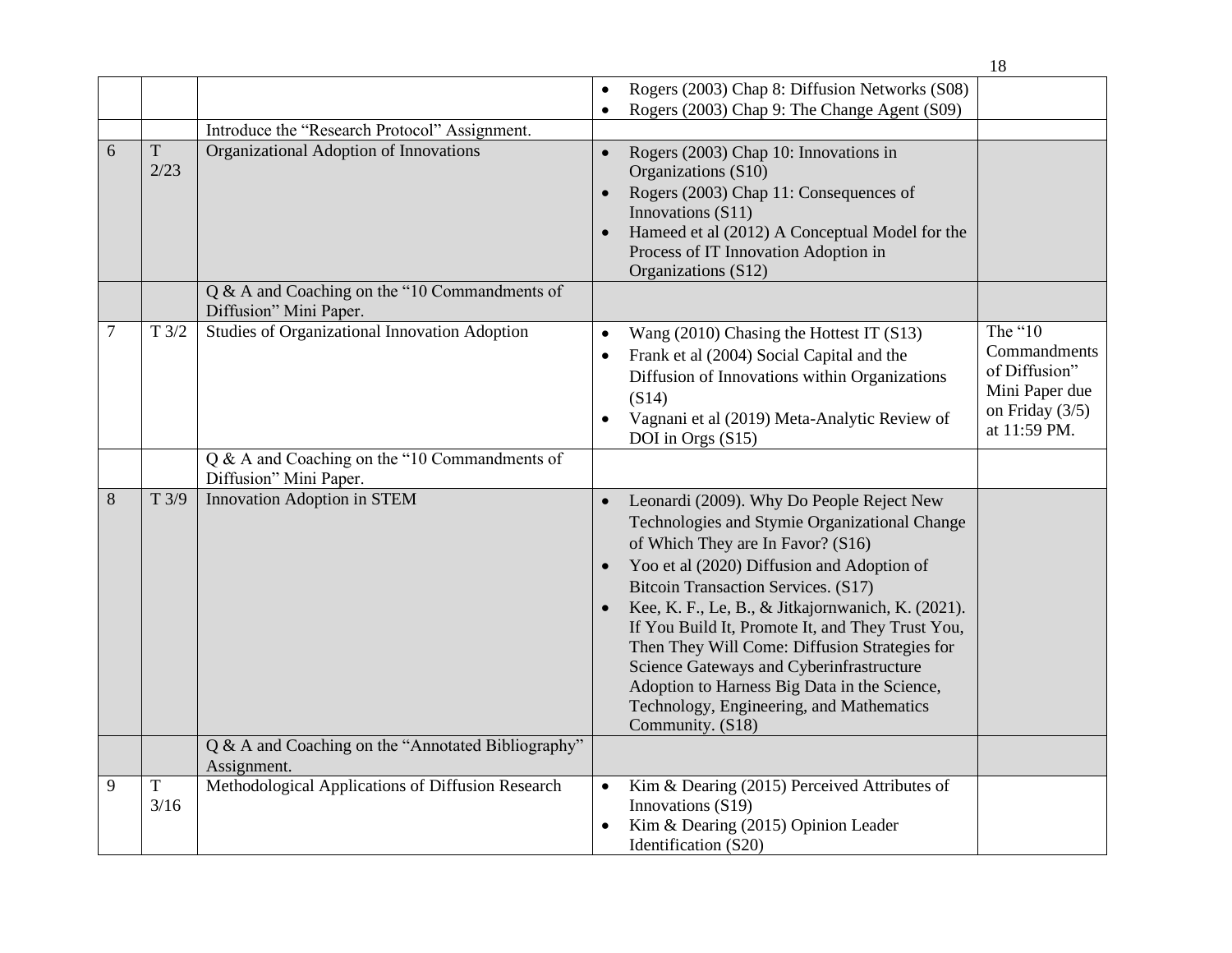|    |                     |                                                                      |                                                                                                                                                                                                                                                                                                                                                                                                                                                             | 19                                                                                             |
|----|---------------------|----------------------------------------------------------------------|-------------------------------------------------------------------------------------------------------------------------------------------------------------------------------------------------------------------------------------------------------------------------------------------------------------------------------------------------------------------------------------------------------------------------------------------------------------|------------------------------------------------------------------------------------------------|
|    |                     |                                                                      | Valente & Pumpuang (2007) Identifying Opinion<br>Leaders to Promote Behavior Change (S21)                                                                                                                                                                                                                                                                                                                                                                   |                                                                                                |
|    |                     | Q & A and Coaching on the "Annotated Bibliography"<br>Assignment.    |                                                                                                                                                                                                                                                                                                                                                                                                                                                             |                                                                                                |
| 10 | $\mathbf T$<br>3/23 | Information Diffusion in Online and Offline<br>Communities           | Banerjee et al (2018) Using Gossips to Spread<br>Information (S22)<br>Kim, Kee, & Dearing (2020) Applying the<br>Communication Theory of Diffusion of<br>Innovations to Economic Sciences (S23)<br>Na & Kang (2019) Sustainable Diffusion of<br><b>Fashion Information on Mobile Friends-Based</b><br>Social Network Service (S24)                                                                                                                          | Annotated<br>Bibliography &<br>10 PDF Articles<br>due on Fri<br>$(3/26)$ at 11:59<br><b>PM</b> |
|    |                     | Q & A and Coaching on the "Annotated Bibliography"<br>Assignment.    |                                                                                                                                                                                                                                                                                                                                                                                                                                                             |                                                                                                |
| 11 | $\mathbf T$<br>3/30 | Journalism and Social Media                                          | English (2016) Twitter's Diffusion in Sports<br>$\bullet$<br>Journalism (S25)<br>Okunloye, Kee, Cummins, & Zhang (Under<br>Review) #RevoluationNow (S26)<br>Liang & Kee (2018) A-B-C Framework of<br>Information Diffusion on Social Media (S27)                                                                                                                                                                                                            |                                                                                                |
|    |                     | Q & A and Coaching on the "One-Page Research<br>Summary" Assignment. |                                                                                                                                                                                                                                                                                                                                                                                                                                                             |                                                                                                |
| 12 | T4/6                | Diffusion in Health Context                                          | Sundstrom (2016) Extending Communication<br>Channel Behaviors in Diffusion of Innovations<br>Theory (S28)<br>Zhang et al (2015) Using Diffusion of Innovation<br>Theory to Understand the Factors Impacting<br>Patient Acceptance and Use of Consumer e-<br>Health Innovations (S29)<br>Kee, Sparks, Struppa, Manucci, & Damiano<br>$\bullet$<br>(2016) Information Diffusion, Facebook Cluster,<br>and the Simplicial Model of Social Aggregation<br>(S30) |                                                                                                |
|    |                     | Q & A and Coaching on the "One-Page Research"                        |                                                                                                                                                                                                                                                                                                                                                                                                                                                             |                                                                                                |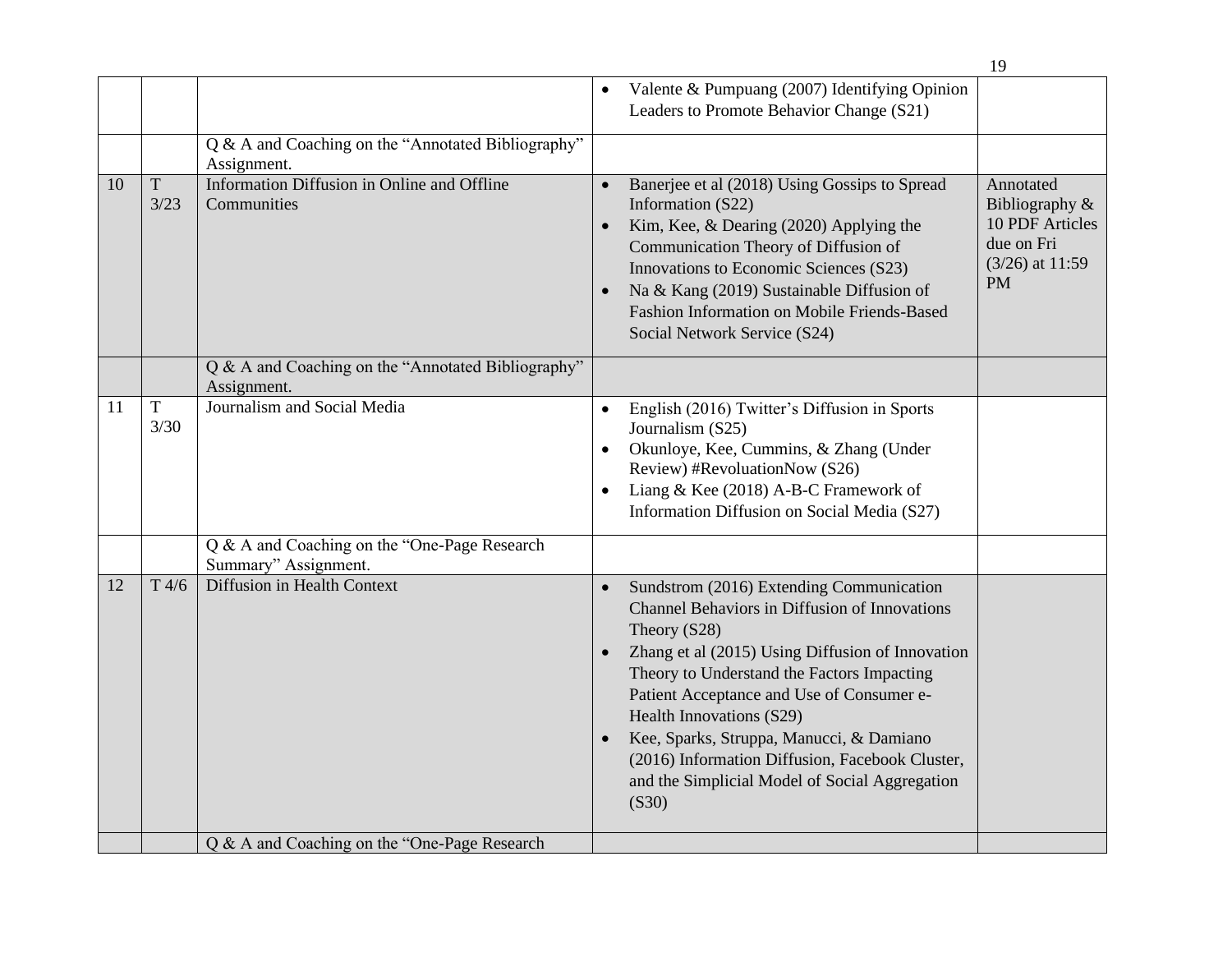|    |                     |                                                                        |                                                                                                                                                                                                    | 20                                                                    |
|----|---------------------|------------------------------------------------------------------------|----------------------------------------------------------------------------------------------------------------------------------------------------------------------------------------------------|-----------------------------------------------------------------------|
|    |                     | Summary" Assignment.                                                   |                                                                                                                                                                                                    |                                                                       |
| 13 | T<br>4/13           | <b>Revisiting Rogers</b>                                               | Noppers (2015) The Adoption of Sustainable<br>Innovations (S31)<br>Beausoleil (2018) Revisiting Rogers (S32)<br>Centola Chap 1: Introduction (S33)                                                 | One-Page<br>Research<br>Summary due<br>on Fri $(4/16)$ at<br>11:59 PM |
|    |                     | Q & A and Coaching on the "One-Page Research<br>Summary" Assignment.   |                                                                                                                                                                                                    |                                                                       |
| 14 | T<br>4/20           | <b>Diffusion of Social Behaviors</b>                                   | Centola Chap 2: Understanding Diffusion (S34)<br>Centola Chap 3: The Theory of Complex<br>Contagions (S35)<br>Centola Chap 4: A Social Experiment on the<br>Internet (S36)                         |                                                                       |
|    |                     | Q & A and Coaching on the "Research Protocol"<br>Assignment.           |                                                                                                                                                                                                    |                                                                       |
| 15 | $\mathbf T$<br>4/27 | Contagions as Diffusion                                                | Centola Chap 5: Complex Contagions in Other<br>Contexts (S37)<br>Centola Chap 6: Diffusing Innovations That Face<br>Opposition (S38)<br>Centola Chap 7: Diffusing Change in<br>Organizations (S39) | <b>Course Eval</b>                                                    |
|    |                     | Q & A and Coaching on the "Research Protocol"<br>Assignment.           |                                                                                                                                                                                                    |                                                                       |
| 16 | T <sub>5/4</sub>    | <b>Diffusion Networks</b>                                              | Centola Chap 8: Designing Social Networks for<br>$\bullet$<br>Diffusion (S40)<br>Centola Chap 9: Creating Social Contexts for<br>Behavior Change (S41)<br>Centola Chap 10: Conclusion (S42)        |                                                                       |
|    |                     | Q & A and Coaching on the "Research Protocol"<br>Assignment.           |                                                                                                                                                                                                    |                                                                       |
| 16 | $\mathbf T$<br>5/11 | 'Final Exam' Meeting Time:<br>10:30 am to 1 pm (see $\frac{link}{ }$ ) | Informal Presentations on "Research Protocol".<br>Q & A and Coaching on the "Research Protocol"                                                                                                    |                                                                       |